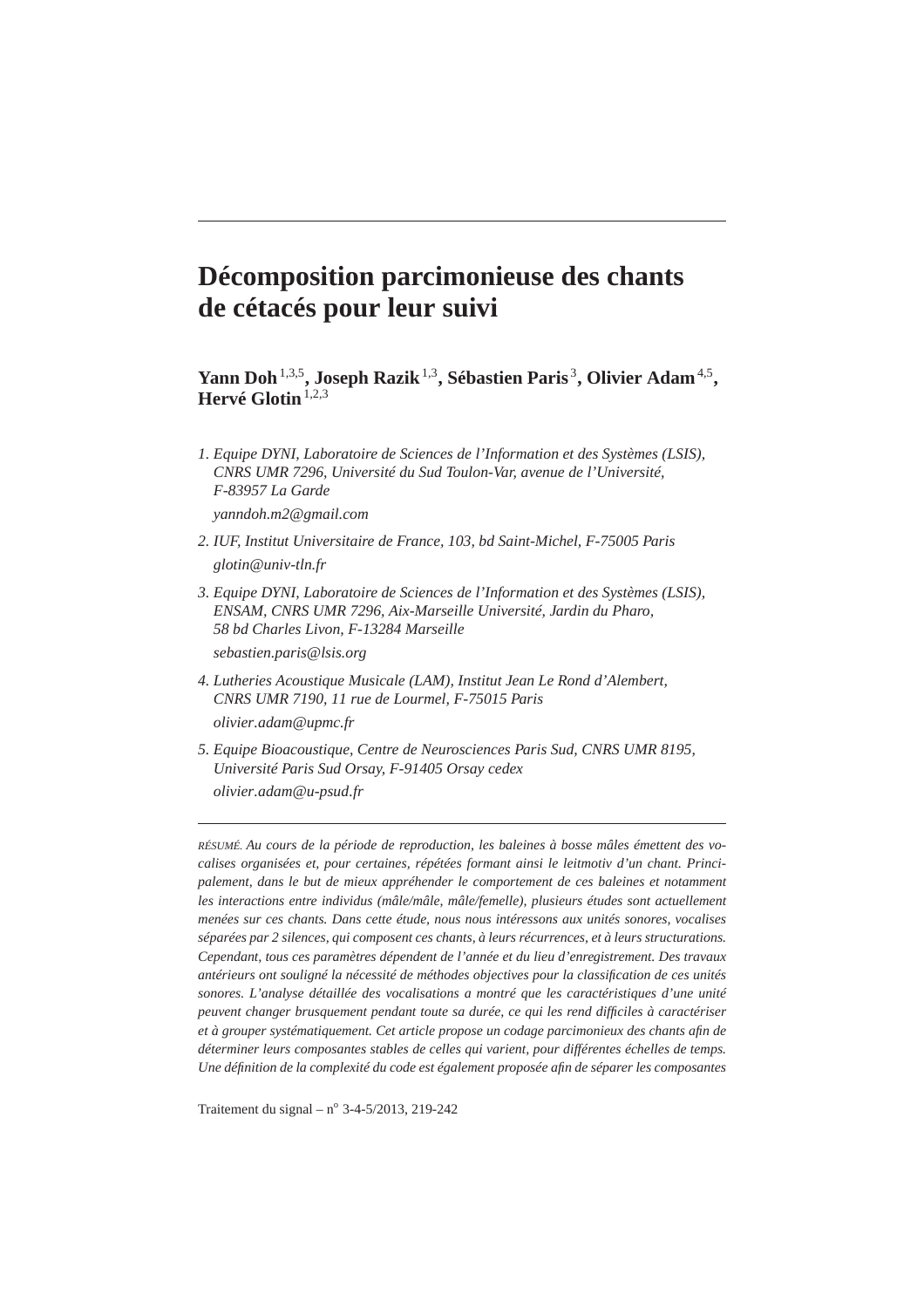*du chant du bruit mer. Notre méthode est illustrée sur un chant précédemment analysé. Les résultats sont donnés pour le classement d'unités sonores et aussi de sous-unités sonores, notion que notre équipe a introduite précédemment. Cette étude montre statistiquement que les codes les plus courts sont les plus stables et surviennent avec une fréquence similaire sur deux années consécutives, tandis que les plus longues unités sont clairement différentes.*

*ABSTRACT. Male humpback whales emit songs during the breeding season. These songs are made with successive vocalizations called sound units. The study of these songs is based on the classification of these sound units, especially to extract the song theme of the singers in a specific area during a specific season. Recently, some approaches are proposed for automatic classification of these sound units. This paper introduces the sparse coding as a robust unsupervised classifier to generate efficient time-frequency representation of the calls of the whale. Secondly, the subunit shows to be interesting to analyze the evolution of the humpback whale songs during two years. It is statistically shown that the shortest units are the most stable (occurring with similar time frequency shape across the two years), while the longest units are evolving from one year to one other.*

*MOTS-CLÉS : codage parcimonieux, baleine à bosse, unités sonores.*

*KEYWORDS: sparse coding, humpback whale, sound units.*

DOI:10.3166/TS.30.219-242 (C) 2013 Lavoisier

## **Extended abstract**

## *Context*

The use of song for regulating male-female humpback whales interactions is known for many years. Many studies still aim to analyze the structure of these songs that are composed with successive vocalizations called sound units. The study of these songs is based on the classification of these sound units, especially to extract the song theme of the singers in a specific area during a specific season. Previous work highlighted the need for objective methods for humpback whale sound units classification. However, detailed analysis of the vocalizations showed that the features of a unit can change abruptly throughout its duration making it difficult to characterize and cluster them systematically. This papers proposes a sparse coding of the song to determine their stable components versus their evolving ones, at different time scales. A definition of code complexity is also proposed to separate the song components from the background sea noise. The method is illustrated on previously analyzed song, and the results are compared to the previous concept of unit and sub-units. It statistically shows that the shortest code are the most stable, occurring with similar frequency across two consecutive years, while the longest units are clearly different.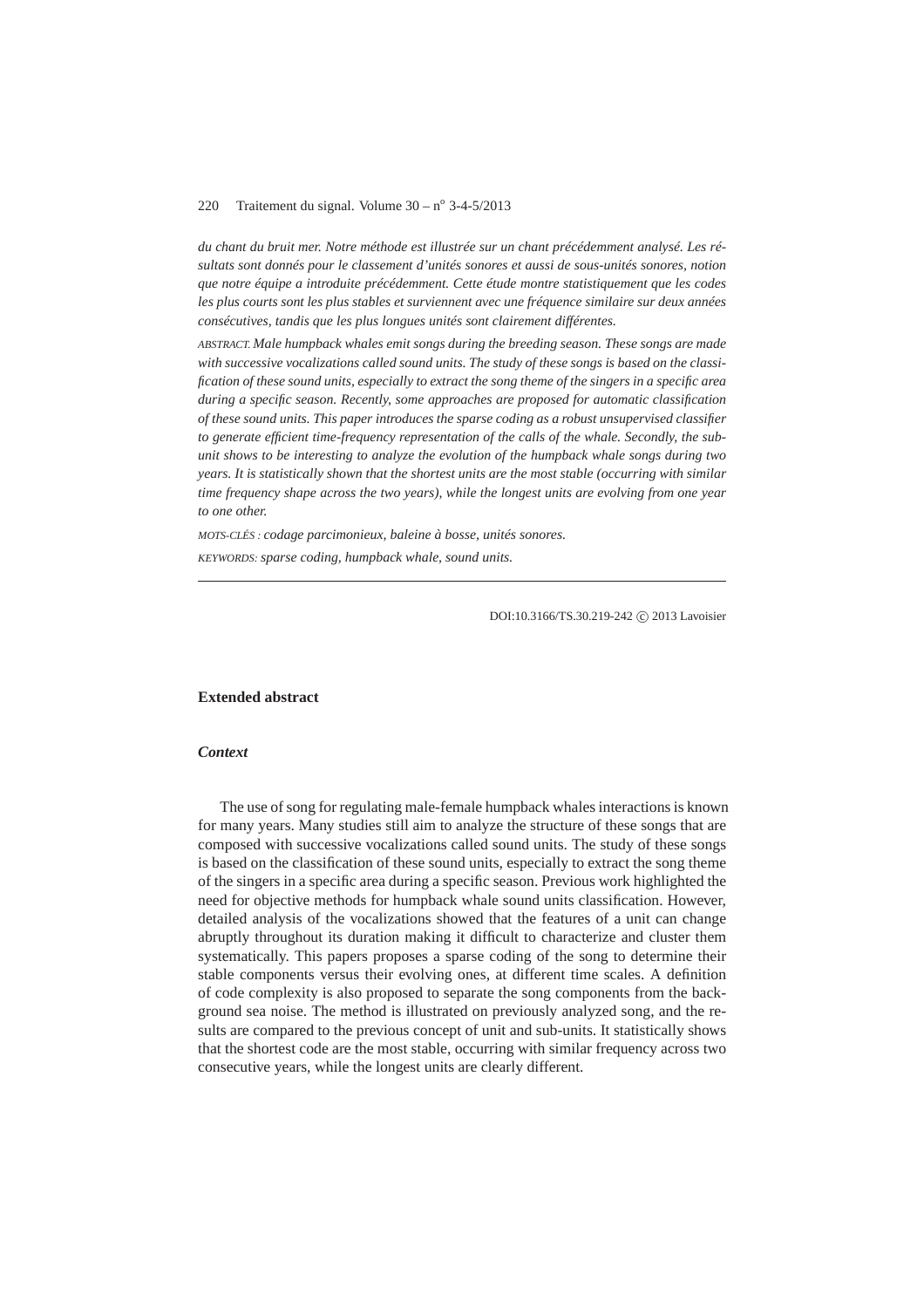#### *Materials*

Recordings of singers were done in the Sainte Marie Channel (Madagascar) in 2007, 2008 and 2009, providing more than 50h of songs. This work was initiated in 2007 in collaboration with the Megaptera association (Madagascar, Ste Marie Island). We used the hydrophone ColmarItalia GP280 hydrophone (omni-directional, [5Hz,  $90kHz$ ], sensitivity -170dB relV/uPa, datasheet on www.colmaritalia.it), deployed from a motor boat (motor off) placed in front of the singers ( $\approx$ 100m) at depth 20m (the water column depth was between 40m to 50m). Data were recorded with the digital recorder Tascam HD-P2 using the sampling frequency 44.1 kHz and on 16 bits. We show in figure 1 spectrograms of samples of the song.

#### *Method*

In order to reduce the signal dimension for more efficient computation, we compute five sets of Mel Frequency Cepstral Coefficients (MFCC) (Davis, Nermelstein, 1980 ; Rabiner, Huang, 1993 ; Pace *et al.*, 2010), computed with a frameshift of 10 ms and respectively with a different analysis window length of: 250 ms, 500 ms, 1 s, 2 s and 4 s. We compute only the 12 first static coefficients  $M_1, M_2, \ldots, M_{12}$ , and the energy, yielding to 13-dimensional MFCC vectors. On these resulting vectors, we apply a Cepstral Mean Subtraction (CMS) normalization. The extraction of these parameters is done with the SPro toolkit (Gravier, 2010). Finally, we concatenate consecutive MFCC vectors in one, for example for subunits of 500 ms, we take 50 consecutive MFCC (13x50 component).

The use of sparse coding came from two main advantages of them: firstly, sparse code vectors are more efficient to be classified than full vectors. Secondly, it offers a low reconstruction error. This first advantage is important because we want to analyze and to classify the more precisely the sound units and subunits. The second advantage ensures that by using sparse vectors, we do not perform a too rough approximation compared to the initial full parameter vectors. Moreover, sparse coding can be used in unsupervised manner with no need for any knowledge on data. Along allowing a low reconstruction error, sparse coding is also allowing good generalization for unseen data. The goal is to cluster the available data in order to label them into predefined classes. Any new data vector is then represented by the closest codebook vector.

## *Results*

We presented an algorithm to create by unsupervised dictionary learning a protolexicon of the song of Humpback whales, at different time scales. These representations are more generic and efficient than obtained in our previous method (Pace *et al.*, 2010).

We show in this paper the efficient sparse representation of complex acoustic pattern. Sparse coding minimizes the reconstruction error and allows good generalization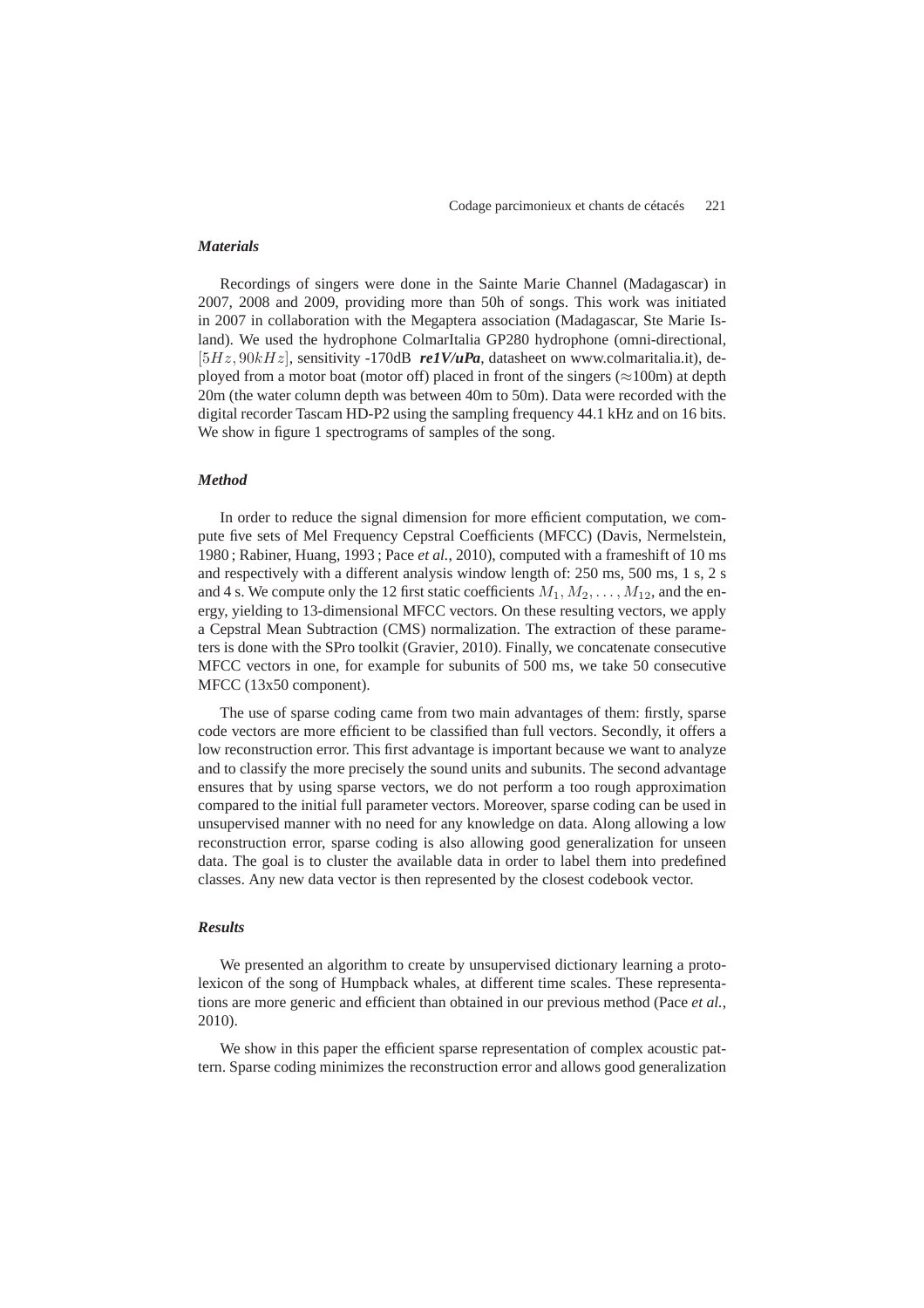for unseen data. At short scale, it may generate a dictionary of subunits. At large scale, it may generate a dictionary of units that varies from one year to one other. We observed that the maximum variation of the songs between 2008 and 2009 is given for sparse vectors of 1 sec, which can then be assumed as the significant «unit » level of the songs if we consider that these ones are the support for the song variations across years.

In order to analyze the song composition and their variation from the resulting sparse code vectors (also named word) sequence of the song, we computed the probability of occurrence of each consecutive sparse vector pair. Note that this probability for the pair  $(w_1, w_2)$ , noted  $P(w_1, w_2)$ , may equal  $P(w_2, w_1)$  in the case of a random system. The results show that on the contrary they differ. Moreover, if we compute the log ratio of these probabilities from the song 2008 versus the song 2009, we then obtain clear variations of the subunit association across years.

## **1. Introduction**

Au cours de l'automne et de l'hiver, les interactions entre les différentes baleines à bosse sont particulièrement intenses. Il s'agit de la saison de reproduction, et cette espèce de mysticète déploie des stratégies individuelles complexes, basées sur des actions d'attractions mâles/femelles, d'intimidation entre les mâles et de délimitations des territoires. Dans ces échanges, les activités vocales occupent une place très importante. Ces baleines émettent une large diversité de sons, de nature pulsée et de nature harmonique (Cazau *et al.*, 2013). En particulier, certains mâles émettent des vocalises organisées dans le temps, sous forme de séquences et de phrases constituant le leitmotiv d'un chant (Payne, McVay, 1971). Ces vocalises, nommées « unités sonores », sont de complexités variables : de durée limitée, bornées par 2 silences, de forte intensité acoustique (supérieure à 160 dB re 1uPa à 1m), avec une fondamentale basse fréquence (de l'ordre de 100Hz), avec ou sans harmonique ou formants pouvant s'étendre au-delà de 10 kHz (figure 1). Leurs caractéristiques temporelles et fréquentielles sont liées à l'anatomie de leur zone laryngée et à leurs motivations comportementales (Reidenberg, Laitman, 2007 ; Adam *et al.*, 2013). Certaines variations de ces caractéristiques ont été signalées et peuvent contenir une partie de l'information (Au *et al.*, 2005). L'hypothèse principale est que ces chants jouent un rôle dans l'attraction des femelles (Winn, Winn, 1978 ; Medrano *et al.*, 1994) et éventuellement dans la défense territoriale (Tyack, 1981). Différentes équipes ont montré que la distance entre deux mâles qui vocalisent est plus grande que celle entre deux mâles silencieux (Frankel *et al.*, 1995 ; Darling, Bérubé, 2001). Baker et Herman ont émis l'hypothèse que les chants pouvaient permettre la synchronisation de l'ovulation (Baker, Herman, 1984). Ces chants sont prédominants dans la zone de reproduction mais ont également été enregistrés lors de la migration et de temps en temps dans la zone d'alimentation (Clapham, Mattila, 1990 ; Clark, Clapham, 2004). Ce manque de connaissance est expliqué par le fait que les zones d'alimentation ne sont pas adaptées pour les observations visuelles et acoustiques, contrairement aux zones de reproduction.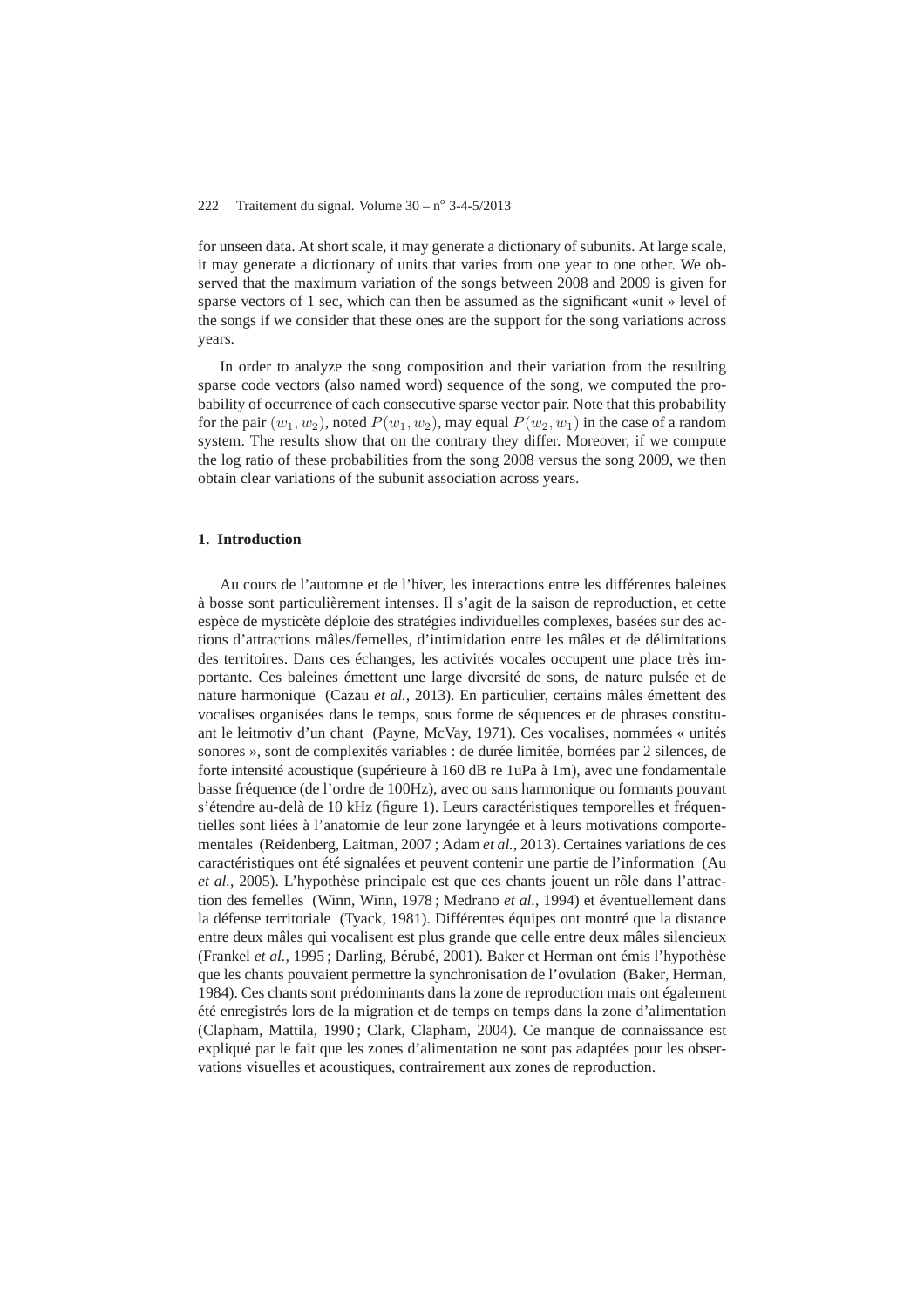(Miksis-Olds *et al.*, 2008) indiquent que « la structure des chants de baleines à bosse de l'hémisphère nord a été étudiée davantage que pour les populations de l'hémisphère sud ». (Noad *et al.*, 2000) évoquent la copie de chants entre les mâles de la côte Est australienne et ceux de la côte Ouest australienne. C'est la première fois qu'une « révolution culturelle » a été montrée chez cette espèce.

Même si, dans les années 1980, Payne a précisé la structuration des chants, ils sont toujours étudiés et la grande variété de ces unités sonores décrite ci-avant rend leur analyse très difficile pour les classificateurs automatiques. Les chants sont cycliques et composés d'une séquence continue et structurée de sons pouvant être répétés plusieurs fois de façon continue. Les chants sont décomposés en unités sonores (un son continu entre deux silences) ; plusieurs unités formant une séquence, les séquences formant une phrase, plusieurs phrases formant un thème de chant (Payne, McVay, 1971). Celui-ci dure en moyenne 2 à 4 minutes, parfois plus de 10 minutes. Trois à neuf thèmes de chants peuvent former un chant. Les chants évoluent au cours d'une saison, d'une année à l'autre, avec des modifications substantiels des caractéristiques de certaines unités sonores, la disparition de certaines unités sonores et l'apparition de nouvelles. Les chants sont également différents d'une région à l'autre

Plusieurs méthodes ont été suggérées pour la détection des unités sonores, leur segmentation puis leur classification. Le filtre adapté et la corrélation de spectrogramme (Mellinger, Clark, 2000 ; Abbot *et al.*, 2012) sont, encore actuellement, largement utilisés par la communauté de chercheurs en bioacoustique. Plus récemment, des techniques issues du traitement des images ont été déclinées pour analyser des représentations temps-fréquences, comme notamment la détection de contours (Gillepsie, 2004 ; Mallawaarachchi *et al.*, 2008 ; Madhsudhana *et al.*, 2008) et le Pitch tracking (Oswald *et al.*, 2007 ; Shapiro, Wang, 2009 ; Baumgartner, Mussoline, 2011). Urazghildiiev et Clark (2006) ont proposé une approche statistique basée sur le test du maximum de vraisemblance (Urazghildiiev, Clark, 2006). La mesure de l'entropie a également été appliquée avec succès (Suzuki *et al.*, 2006). Plusieurs méthodes utilisées pour analyser la parole humaine ont été appliquées aux baleines à bosse. En effet, on observe de nombreuses similitudes, notamment la présence de vocalisations de type voisé et non voisé, telles que définies dans (Mercado III, Kuh, 1998). Les unités sonores des baleines à bosse ont été analysées en utilisant le codage par prédiction linéaire (LPC) (Mercado III, Kuh, 1998), le contenu énergétique sur une fenêtre de temps spécifique (Rickwood, Taylor, 2008), l'analyse spectrographique (Suzuki *et al.*, 2006), les coefficients cepstraux à échelle Mel (MFCC) (Helweg, 1996 ; Mazhar *et al.*, 2008 ; Picot *et al.*, 2008 ; Glotin *et al.*, 2008), l'affinité de propagation (Glotin *et al.*, 2008), Kmeans (Pace *et al.*, 2010), la classification par cartes auto-organisatrices (SOM) (Mercado III, Kuh, 1998 ; Suzuki *et al.*, 2006), les modèles de Markov cachés (HMM) (Pace *et al.*, 2011), la détermination de la longueur de fenêtre glissante par estimation de l'entropie (SWML) (Suzuki *et al.*, 2006) et les réseaux neuronaux. La grande variété des méthodes utilisées par les chercheurs pour analyser les vocalisations des baleines à bosse reflète la grande diversité de ces sons (Harris, Skowronski, 2006).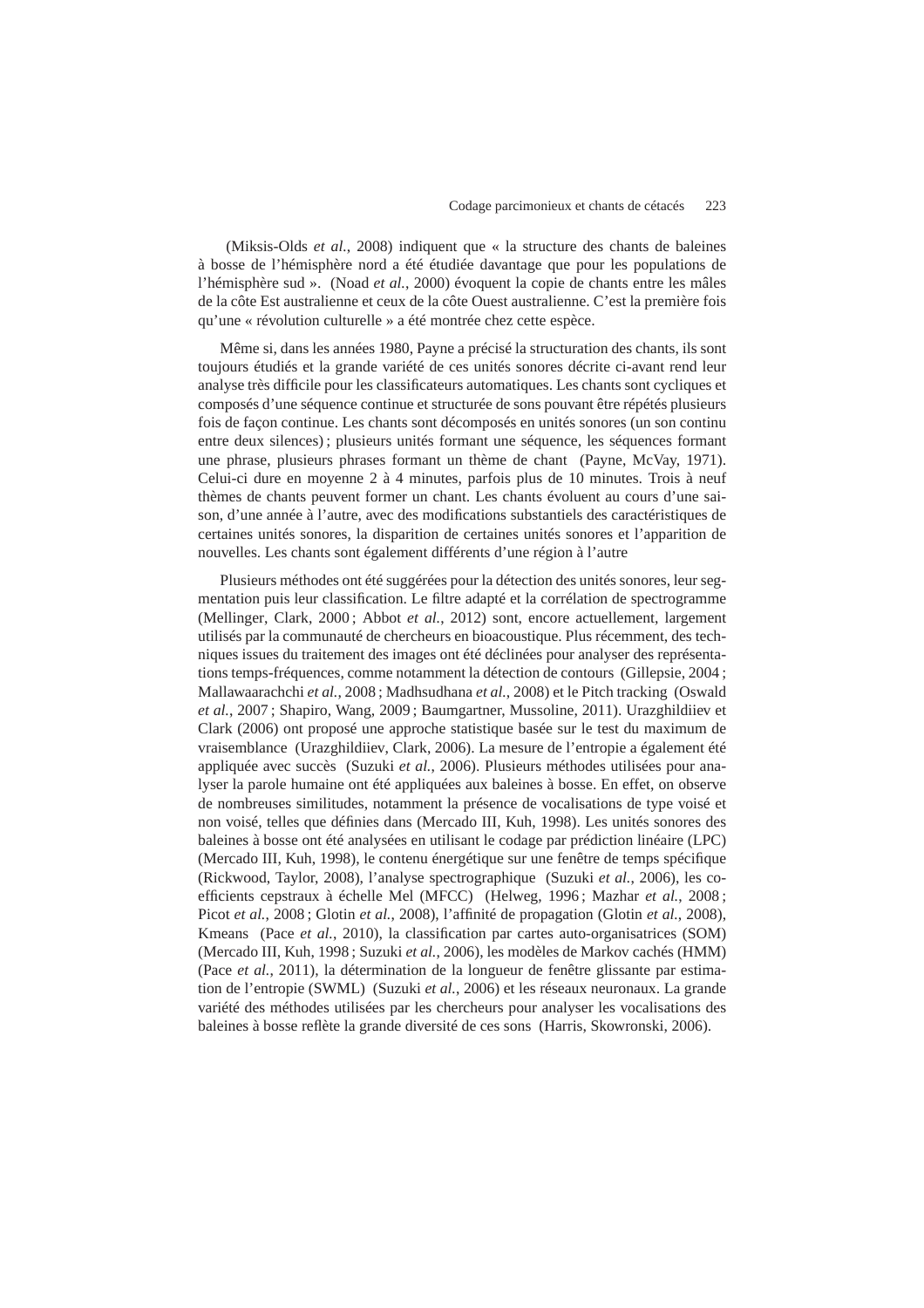Une des difficultés dans l'analyse automatique des chants de baleines à bosse est que ceux-ci sont évolutifs dans le temps, laissant penser que le nombre d'unités sonores est illimité. Pour pallier cette situation, et dans le but de mieux analyser les chants d'une année sur l'autre et de populations de différentes régions, nous avons défini le concept de sous-unité (Glotin *et al.*, 2008 ; Pace *et al.*, 2009). Nous suggérons que l'une ou plusieurs sous-unités sont présentes pour composer une unité sonore. L'intérêt de cette approche est de montrer que le nombre de sous-unités est restreint et qu'elles pourraient être utilisées pour caractériser les unités des chants, non limitées, mais construites à partir des combinaisons de sous-unités temps-fréquences.

Néanmoins, la sous-unité et le concept de l'unité doivent encore être améliorés et entièrement automatisés. Les travaux de (Pace *et al.*, 2009), ne proposent pas un codage non supervisé sous contrainte de sparsité. L'analyse et le regroupement des vecteurs MFCC sont effectués par une simple analyse de voisinage (à différentes échelles de temps), sans extraire les éléments codant le plus efficacement les signaux (chants, articulations...). (Picot *et al.*, 2008) construisent des classes d'unité de chant sur des mesures de fondamentale et de prosodie, suivies d'un regroupement en six classes avec un critère de Bouldwin. Mais ce regroupement est dépendant de l'initialisation, problème connu des algorithmes KNN. Dans l'article de (Glotin *et al.*, 2013), il est proposé de regrouper des unités de chant extraites de décomposition parcimonieuses pour obtenir des représentations plus efficaces en suivi d'animaux, c'est ce que nous approfondissons dans ce papier pour le cas des chants de baleine à bosses. Cet article propose pour la première fois un codage parcimonieux entièrement automatique du chant afin de déterminer leurs composantes stables par rapport à celles qui évoluent, à des échelles de temps différentes. Nous proposons également une définition de la complexité du code, qui peut clairement séparer les composantes du chant de celles du bruit de mer. Nous avons ensuite illustré notre méthode sur un chant préalablement analysé. Nous avons également comparé ces résultats avec d'autres méthodes tant sur les unités que sur les sous-unités.

Nous avons calculé les coefficients cepstraux à échelle Mel (MFCC) des enregistrements sonores. Cette approche, issue de l'analyse de la parole humaine, est intéressante car du fait de l'échelle logarithmique, elle permet d'être moins sensible aux variations des hautes fréquences. Ce choix est motivé par plusieurs raisons. Premièrement, l'information pertinente des unités sonores est principalement portée par le fondamental et les premiers harmoniques (quand ils existent), c'est-à-dire contenue dans la bande des basses fréquences, entre 50 Hz et 4 kHz. Deuxièmement, les harmoniques à plus haute fréquence sont moins énergétiques, moins stables, et donc plus susceptibles au bruit. Troisièmement, les hautes fréquences sont davantage déformées lors de la propagation acoustique. Le recours à l'échelle Mel nous permet de focaliser notre approche sur les basses fréquences.

Par ailleurs, les MFCC sont des traits classiques suffisamment invariants pour permettre d'uniformiser les canaux. D'autres traits plus avancés devraient être considérés dans l'avenir tels que les scalograms (Anden, 2011). Il est intéressant de noter à cet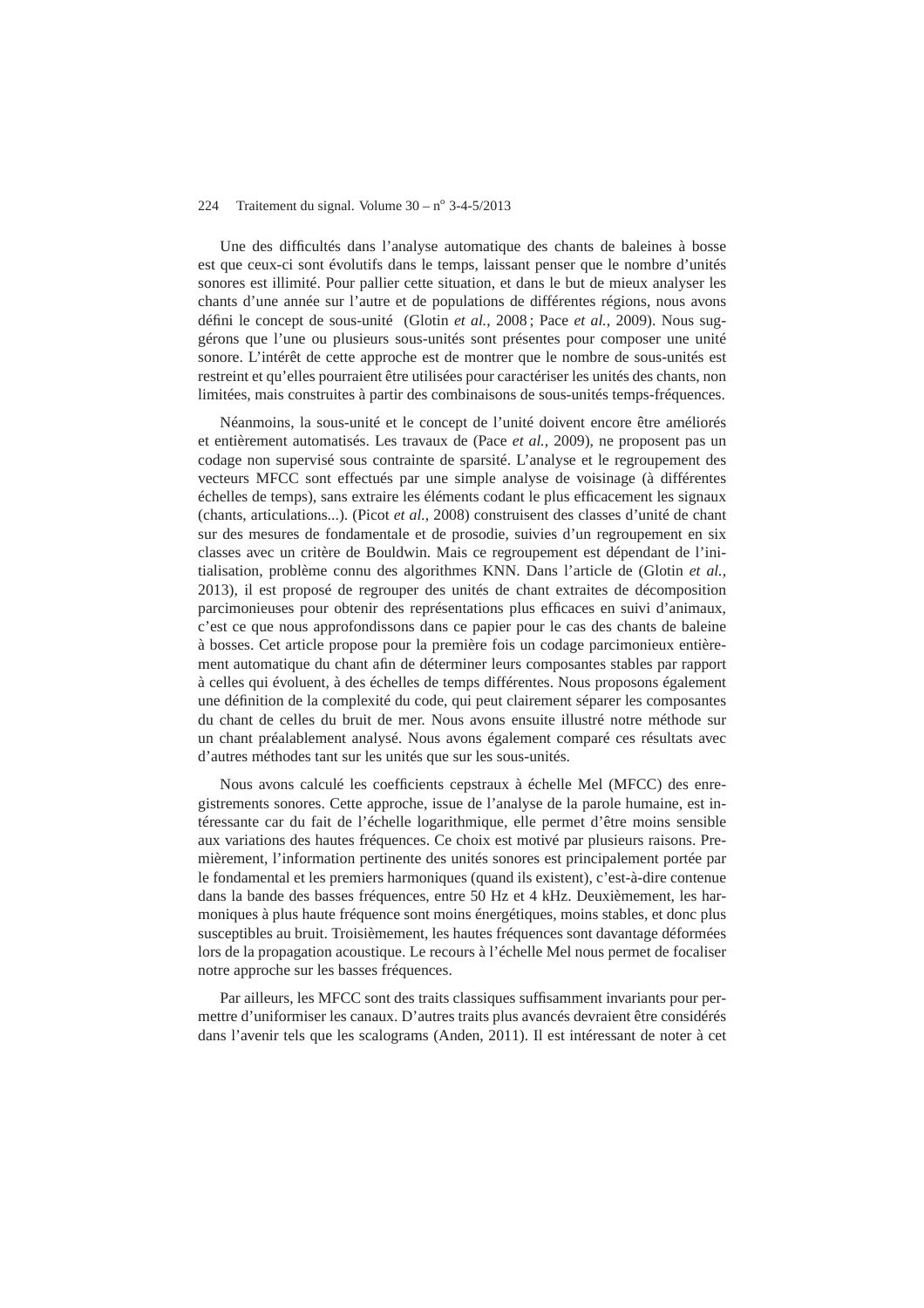égard que les MFCC correspondent aux premiers étages de traitement des scalograms, et en sont finalement une approximation.

## **2. Matériel et méthode**

#### *2.1. Enregistrements de chants de baleine à bosse*

Des enregistrements de chanteurs ont été réalisés dans le canal de Sainte Marie (Madagascar) en 2007, 2008 et 2009, fournissant plus de 50 h de chants. Ce travail de terrain se fait en étroite collaboration avec l'association Cetamada (Madagascar, http://cetamada.com). Nous avons utilisé un hydrophone Colmar Italia GP280 (omnidirectionnel, [5 Hz, 90 kHz], sensibilité -170 dB-*re1V/uPa*, fiche technique sur www.colmaritalia.it), déployé à partir d'un bateau à moteur (moteur éteint) placé devant les chanteurs (≈100 m) à 20 m de profondeur (la profondeur de la colonne d'eau se situait entre 40 m à 50 m). Les données ont été numérisées par l'enregistreur Tascam HD-P2 avec une fréquence d'échantillonnage de 44,1 kHz sur 16 bits. La figure 1 illustre la succession de 4 unités sonores. Le spectrogramme montre la présence du fondamental (120 Hz), puis des harmoniques (F1 à 800 Hz, F2 à 1600 Hz, F3 à 2400 Hz...).



*Figure 1. Spectrogrammes de quelques segments de chant de Pace et al. 2010, réalisés à partir du même chant que celui utilisé dans l'article. On aperçoit une même sous-unité (entourée) dans différents contextes de chant*

#### *2.2. Représentation cepstrale*

Parmi les différentes méthodes classiques de représentation des unités sonores (coefficients de Fourier, AR, LPC, MFCC), le recours au MFCC semble la plus efficace (Davis, Nermelstein, 1980 ; Rabiner, Huang, 1993 ; Pace *et al.*, 2009 ; 2010). Cinq ensembles de coefficients cepstraux à échelle Mel ont été calculés, avec un décalage de fenêtre de 10 ms et avec, respectivement, une longueur de fenêtre d'analyse différente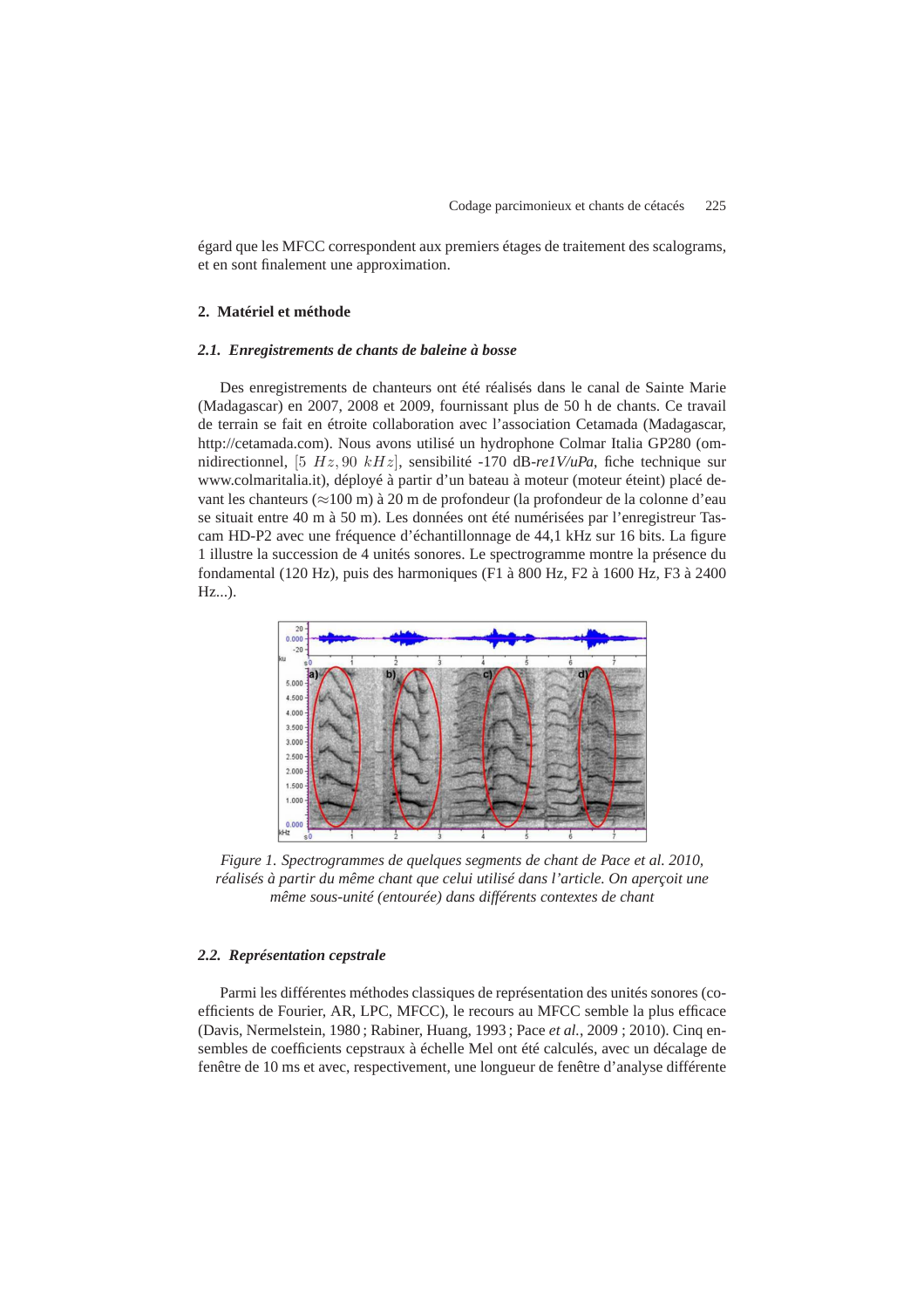de : 250 ms, 500 ms, 1 s, 2 s et 4 s. Nous calculons seulement les 12 premiers coefficients statiques  $M_1, M_2, \ldots, M_{12}$  et l'énergie, ce qui donne des vecteurs MFCC de dimension 13. Le terme statique est employé par opposition aux coefficients dérivés (différence des coefficients de deux fenêtres consécutives) et dérivés secondes (différence des coefficients dérivés).

Sur ces vecteurs résultants, nous appliquons une normalisation par soustraction de la moyenne cepstrale (CMS). Pour l'extraction de ces paramètres nous avons utilisé la boîte à outils SPro (Gravier, 2010). Enfin, par pas de 10 ms, nous concaténons un certain nombre de vecteurs MFCC consécutifs en un seul pour former un « supervecteur » MFCC. L'idée est de prendre en compte dans chaque « super-vecteur » les données relatives à une échelle plus importante. Par exemple pour analyser les sousunités de 500 ms, nous prenons 50 MFCC consécutifs, d'où des vecteurs résultants de tailles 13x50 composantes.

#### *2.3. Codage parcimonieux*

L'utilisation du codage parcimonieux (*sparse coding*) provient de deux de leurs principaux avantages : d'une part, les vecteurs de code parcimonieux sont plus efficaces que les vecteurs complets lorsqu'ils doivent être classifiés ; d'autre part, ils engendrent une faible erreur de reconstruction. Le premier avantage est important car nous voulons analyser et classer plus précisément des unités et des sous-unités sonores. Le deuxième avantage assure qu'en utilisant des vecteurs parcimonieux, nous ne pratiquons pas une approximation trop grossière par rapport aux vecteurs des paramètres initiaux complets. Par ailleurs, le codage parcimonieux peut être utilisé de manière non supervisée, sans avoir besoin d'aucune connaissance sur les données. Pour une faible erreur de reconstruction, le codage parcimonieux permet aussi une bonne généralisation pour des données inconnues.

L'objectif est de regrouper les données disponibles afin de les classer par classes prédéfinies. La première méthode qui peut être utilisée est une quantification vectorielle (VQ) (Rabiner, Huang, 1993). Un dictionnaire de K vecteurs est appris et chaque classe est représentée par un seul vecteur du dictionnaire (appartenant aux données d'apprentissage). Tout vecteur de nouvelles données est alors représenté par le vecteur le plus proche du dictionnaire.

Soit X la matrice de dimensions  $n \times N$  extraite à partir des données audio à n dimensions d'entrée, *i.e.*  $\mathbf{X} = [\mathbf{x}_1, \dots, \mathbf{x}_N] \in \mathbb{R}^{n \times N}$ .

Soit D le dictionnaire composé de K vecteurs tels que  $D = [d_1, \ldots, d_K] \in$  $\mathbb{R}^{n \times K}$  et formé à partir des données. A partir de ce dictionnaire D, dans l'approche VQ chaque vecteur  $x_i$  de X est affecté à un seul  $d_i$  tel que :

$$
d_j = \underset{k=1,...,K}{\arg \min} \|x_i - d_k\|_2.
$$
 (1)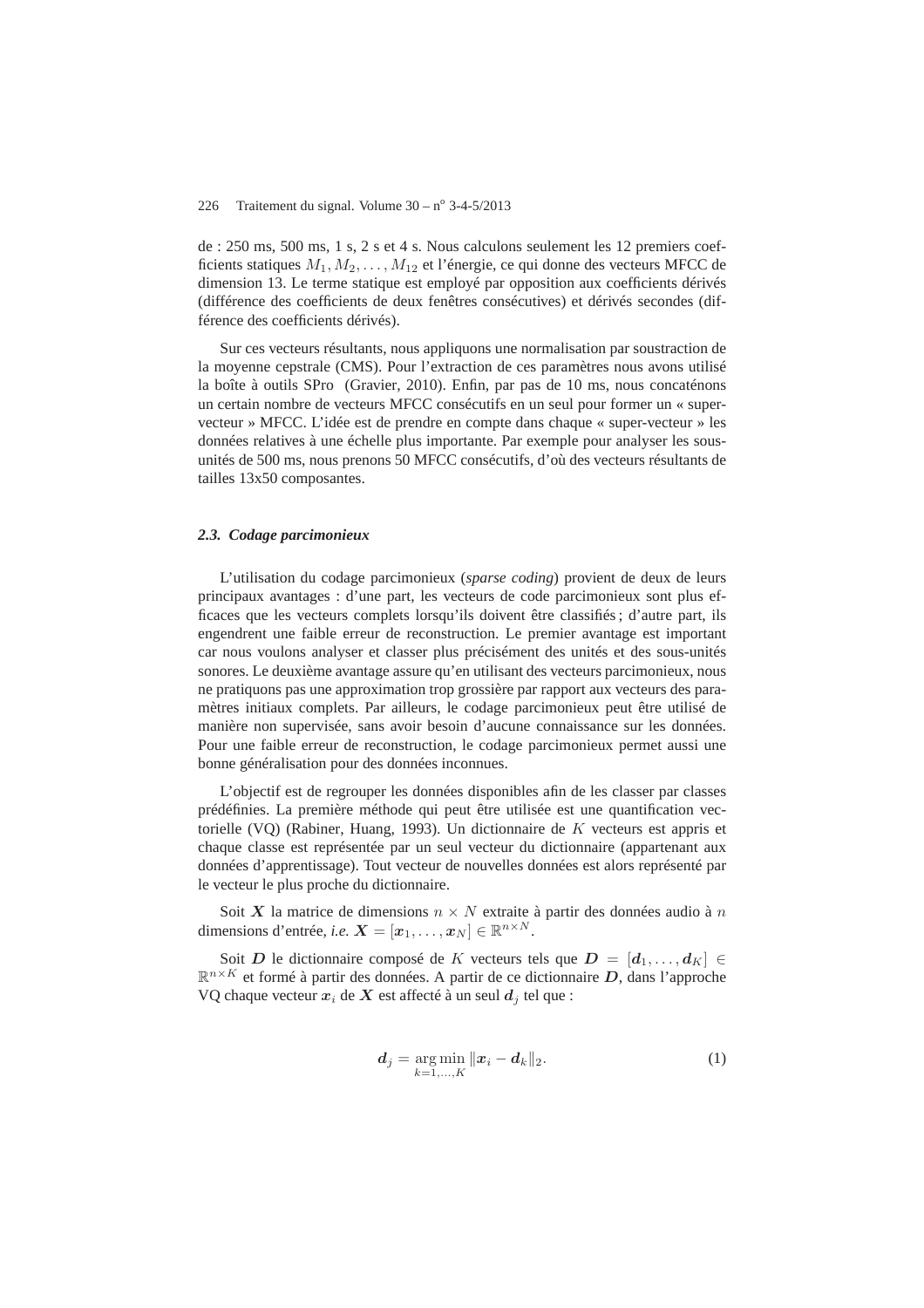Soit  $C = [c_1, \ldots, c_N] \in \mathbb{R}^{K \times N}$  la matrice pour laquelle chaque vecteur  $c_i$  n'a qu'une seule composante  $c_i^j \neq 0$ , correspondant au vecteur  $d_j$  du dictionnaire. Ainsi, le problème d'optimisation VQ est formulé comme suit :

$$
\underset{\mathbf{D}, \mathbf{C}}{\arg \min} \sum_{i=1}^{N} ||\mathbf{x}_i - \mathbf{D} \mathbf{c}_i||_2^2 \quad s.t. \quad ||\mathbf{c}_i||_{\ell_0} = 1, \forall i,
$$
 (2)

où  $\|\boldsymbol{x}\|_{\ell_0}$  désigne la pseudo norme-zéro, *i.e.* un seul élément de  $\boldsymbol{x}$  est égal à 1, les autres sont égaux à 0. Les matrices D et C doivent être optimisées conjointement par un algorithme tel que K-means par exemple.

Comme tout vecteur des données d'entrée est uniquement représenté par un vecteur du dictionnaire, cette approximation est trop forte dans la plupart des cas et il en résulte des erreurs de classification. L'idée du codage parcimonieux est de relâcher la contrainte  $||x||_{\ell_0} = 1$  afin d'exprimer un vecteur d'entrée non par un seul vecteur du dictionnaire mais par une combinaison linéaire de quelques vecteurs du dictionnaire. Habituellement, le dictionnaire D est sur-complet, *i.e.* qu'il y a plus de vecteurs que de classes. Ainsi, le problème à résoudre s'exprime par l'équation suivante :

$$
\underset{\mathbf{D},\mathbf{C}}{\arg \min} \sum_{i=1}^{N} ||\mathbf{x}_i - \mathbf{D} \mathbf{c}_i||_2^2 + \lambda ||\mathbf{c}_i||_{\ell_1} \quad s.t. \quad ||d_j||_2 = 1, \forall j. \tag{3}
$$

Le terme de régularisation  $\lambda$  couplé à la norme  $\ell_1$  garantit la parcimonie des codes optimisés. Cependant, comme cette optimisation jointe n'est pas convexe, sa résolution se fait en procédant de manière itérative jusqu'à convergence : (i) la mise à jour du dictionnaire courant par exemple *via* descente de blocs de coordonnées (à partir des codes parcimonieux courants), (ii) la mise à jour des codes parcimonieux selon le dictionnaire courant par exemple *via* l'algorithme LARS pour résoudre le problème du LASSO (implémentation basée sur les codes sources de J. Mairal (Mairal *et al.*, 2009)).

La partie duale de la formation du dictionnaire  $D$  et du calcul des projections parcimonieuses C est la reconstruction. C'est-à-dire, comment à partir d'un vecteur de code parcimonieux et connaissant  $D$  nous retrouvons une approximation du vecteur MFCC d'entrée. Aussi, pour un vecteur MFCC  $x \in \mathbb{R}^n$  et le vecteur code parcimonieux associé  $c \in \mathbb{R}^{\bar{K}}$ , la reconstruction du vecteur MFCC  $\hat{x}$  est la combinaison linéaire des vecteurs parcimonieux  $d_i$  du dictionnaire selon les valeurs  $c_i$  du code parcimonieux c. Plus formellement,  $\hat{x}$  est donné par l'équation suivante :

$$
\hat{\boldsymbol{x}} = \boldsymbol{D}.\boldsymbol{c} = \sum_{i=1}^{K} \boldsymbol{d}_i.c_i.
$$
\n(4)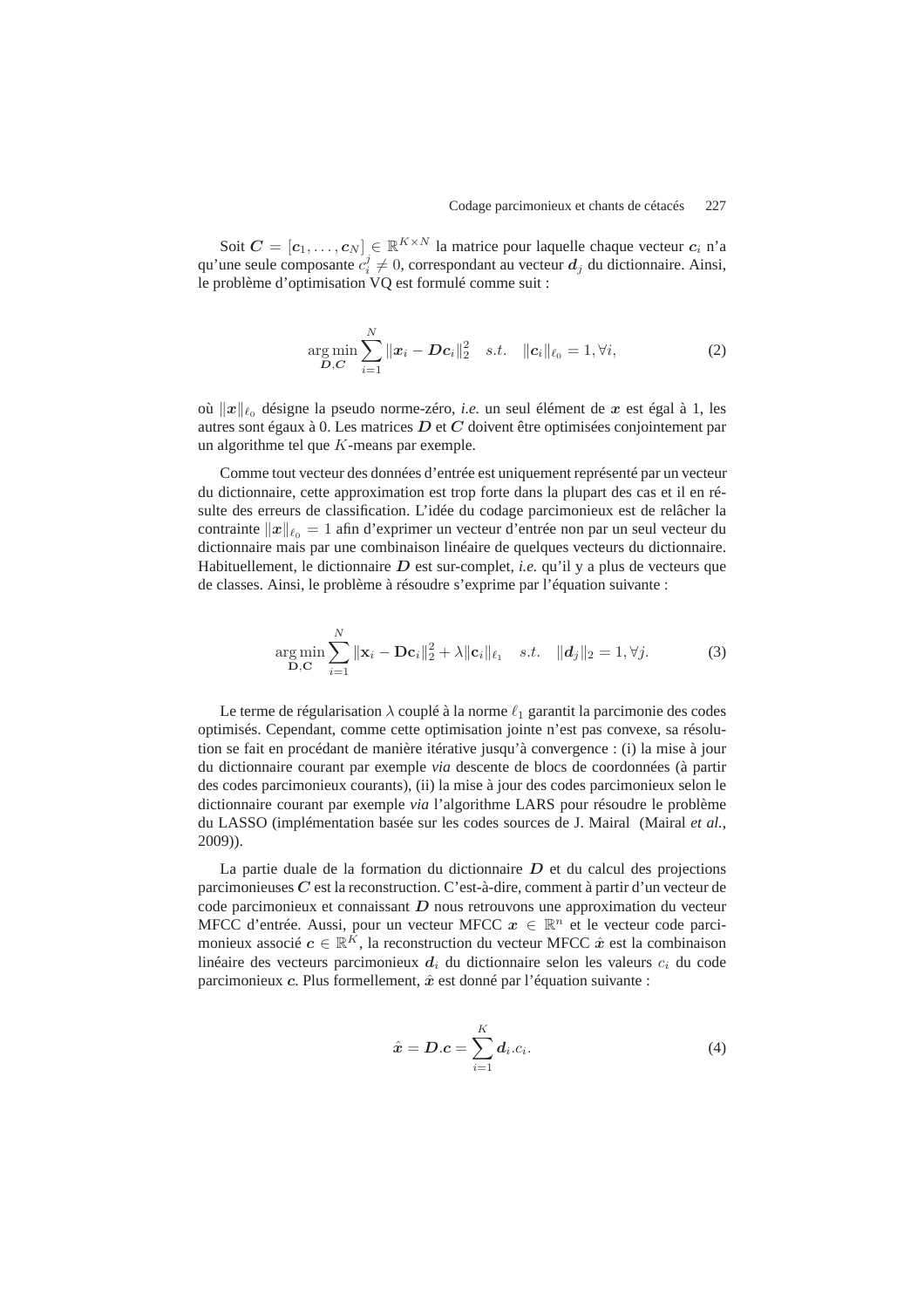#### **3. Corrélation MFCC/codes parcimonieux**

A chaque vecteur MFCC correspond un vecteur de code parcimonieux (décomposition sur le dictionnaire). Ainsi, nous analysons la corrélation entre les vecteurs MFCC et les vecteurs de code parcimonieux. Nous nous attendons à ce que les structures qui apparaissaient par autocorrélation des MFCC apparaissent toujours avec l'autocorrélation de vecteurs de code parcimonieux. Sur l'enregistrement de 2009, la figure 2 montre qu'il y a bien conservation des propriétés de corrélation entre les domaines cepstrale et parcimonieux. A gauche l'autocorrélation des vecteurs MFCC et à droite l'autocorrélation sur les vecteurs de codes parcimonieux (sur 400 échantillons choisis au hasard). Etant donné que la corrélation est symétrique, nous n'affichons qu'une partie triangulaire.



*Figure 2. Représentation de la matrice d'autocorrélation entre les vecteurs MFCC du côté gauche, respectivement, pour les vecteurs de code parcimonieux du côté droit. Les résultats sont obtenus sur l'enregistrement de 2009 avec un dictionnaire appris sur l'année 2009. La longueur de fenêtre est de 4s et le dictionnaire contient 32 vecteurs*

La figure 3 montre qu'entre l'espace des MFCC et l'espace des codes parcimonieux, la corrélation est plus forte surtout dans l'espace parcimonieux. Cela signifie que l'information présente dans le domaine MFCC est renforcée dans le domaine parcimonieux. Toutefois, le principal inconvénient est qu'il est possible qu'une corrélation non informative dans le domaine MFCC soit surestimée et induise des erreurs d'interprétation.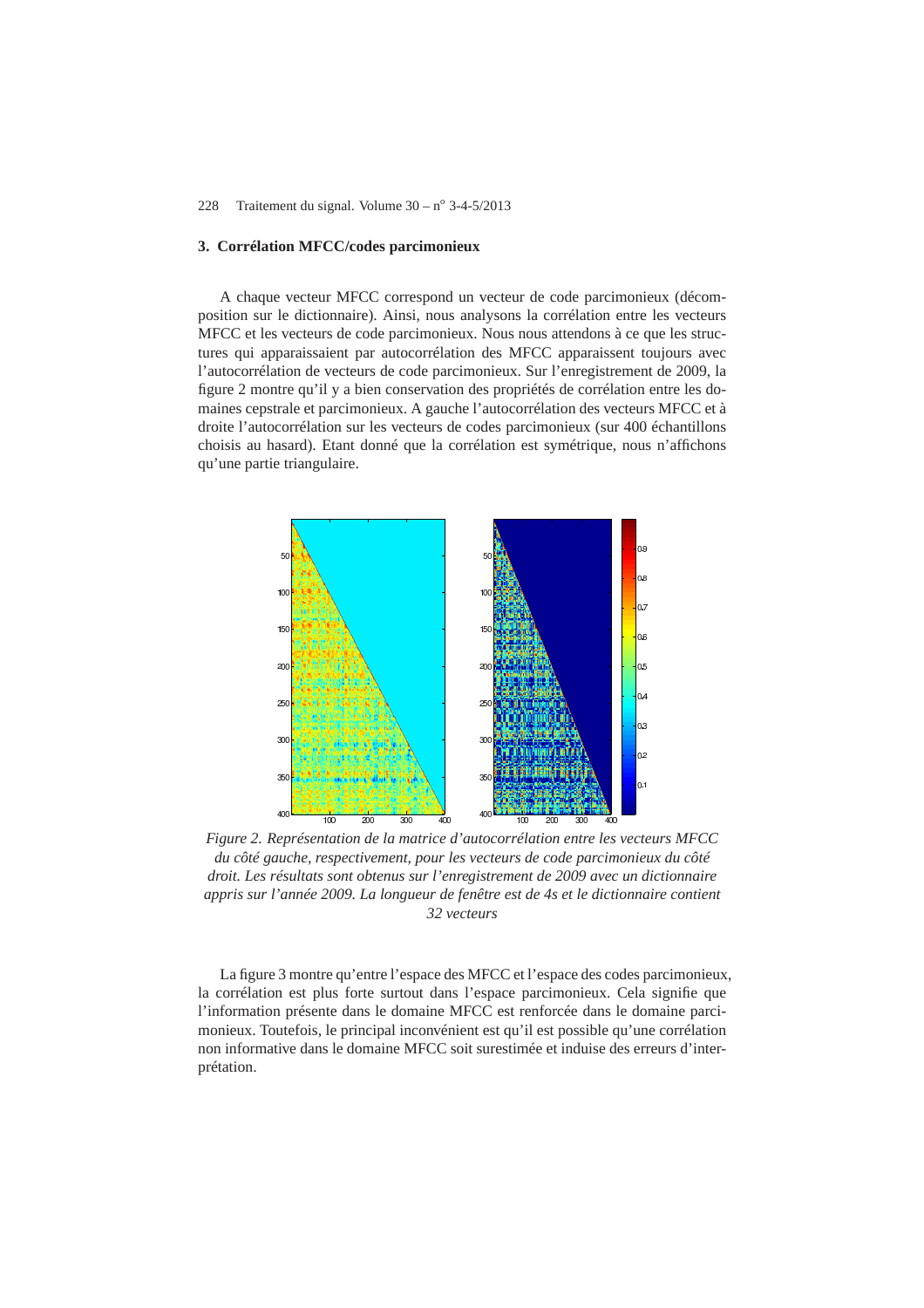

*Figure 3. Rapports de corrélation entre espace vectoriel MFCC et espace vectoriel des codes parcimonieux. Les points au-dessus de la diagonale sont plus corrélés dans l'espace de code parcimonieux, les points en dessous sont de moins en moins corrélés dans le code parcimonieux. Enregistrements de 2009, de longueur de fenêtre de 4s, dictionnaire de 32 vecteurs*

#### **4. Estimation de la complexité du dictionnaire**

De nombreuses fonctions ont été proposées pour estimer la complexité dans un plan temps-fréquence, dont les entropies de Shannon et Renyi (Flandrin *et al.*, 1994). Afin d'analyser le dictionnaire que nous générons dans le domaine des cepstres, nous étendons la définition de la complexité temps-fréquence à la complexité du modèle cepstral. Intuitivement, si une composante a une concentration d'énergie dans le plan temps-fréquence, nous allons supposer la même chose dans le plan des cepstres mais cette notion est encore difficile à traduire dans un concept quantitatif. Plutôt que de s'attarder à la question de ce qu'est une composante cepstrale, nous étudions une mesure quantitative de la complexité inspirée de travaux précédents (Flandrin *et al.*, 1994). Cette mesure est intimement liée à l'hypothèse que les signaux d'une grande complexité (et donc à haut contenu d'information) doivent être construits à partir d'un grand nombre de composantes élémentaires. Nous utilisons donc comme mesure de complexité des vecteurs parcimonieux  $d_i$  du dictionnaire  $D$  l'entropie de Shannon :

$$
H(\boldsymbol{d}_{i}) = -\sum_{t,j} p(\boldsymbol{d}_{i}(t, M_{j})). \log(p(\boldsymbol{d}_{i}(t, M_{j}))), \qquad (5)
$$

où  $p(d_i(t, M_i))$  est l'estimation de la distribution d'énergie dans la cellule au temps t et pour le coefficient cepstral  $M_j$ .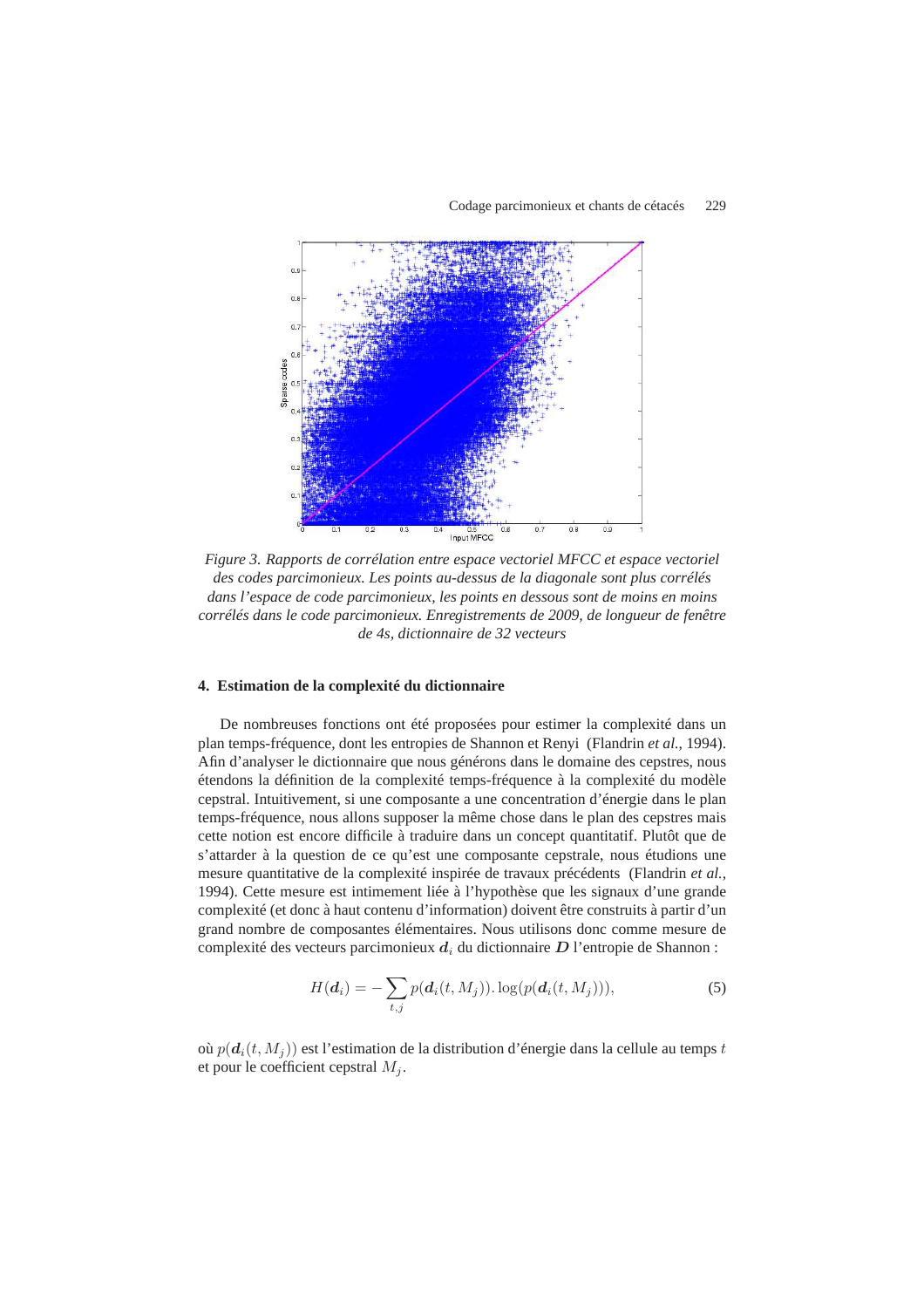#### *Mesure de divergence des codes d'une année sur l'autre*

La théorie de l'information (Shannon, 1948) détermine la structure et l'organisation dans un système de communication. Elle donne un critère objectif pour comparer et mettre en contraste les systèmes de communication. La distance de Kullback Liebler est la distance de référence entre deux distributions de variables aléatoires. C'est donc la métrique la plus directe pour notre sujet, sans rentrer dans une modélisation plus fine de ces chants, qui pourrait induire des *a priori*. Nous proposons donc d'estimer la divergence de chant avec la distance de Kullback Liebler des composantes du chant (Kullback, Leibler, 1951). Afin d'obtenir une analyse diachronique, *i.e.* afin de déterminer quel code est plus ou moins utilisé d'une année à l'autre, nous calculons entre chaque code, leur divergence. Nous supposons que la moyenne de la distance de Kullback-Leibler (KL) sur un sous-ensemble du code entre la distribution des chants de 2008 et celle de 2009 mesure un changement de structure à différents niveaux. On peut penser que ce changement reflète une évolution des chants, même s'il n'y a pas de déduction de distance évidente entre les distributions. En supposant également que plus cette distance est grande, plus les chants ont évolué d'une année à l'autre. Par conséquent, la distance de chant est défini comme suit :

Soit  $A_{d_i}$  (resp.  $B_{d_i}$ ) la distribution de probabilité discrète sur R ensembles  $r =$  $\{1, \ldots, R\}$  des codes parcimonieux C de 2008 pour le vecteur parcimonieux  $d_i$  (resp. pour 2009). Alors la distance pour le vecteur parcimonieux  $d_i$  est la suivante :

$$
dist_{KL}(A_{d_i}, B_{d_i}) = \sum_{r=1}^{R} (Ad_i^r - Bd_i^r) \cdot \log_2(Ad_i^r / Bd_i^r).
$$
 (6)

Enfin, la distance de chant finale est la moyenne de  $dist_{KL}$  sur le sous-ensemble de codes cible.

# **5. Résultats**

Notez que comme nous l'avons déjà mentionné, le vecteur d'entrée MFCC que nous utilisons n'est pas simplement les 13 coefficients statiques mais la concaténation de 50 vecteurs MFCC consécutifs. En effet, nous avons calculé les 13 coefficients statiques toutes les 10 ms (fenêtre d'analyse) mais nous voulons analyser une séquence plus longue. Ainsi, nous concaténons 50 occurrences entre-elles dans un « super-vecteur » MFCC. Chacun des ces vecteurs va alimenter le codeur parcimonieux. Nous obtenons alors un modèle à 500 ms. Cependant, l'échelle de temps des modèles concaténés dans ce « super-vecteur » varie de 250 ms, 500 ms, 1 s, 2 s à 4 s. Ces supervecteurs sont aussi calculés toutes les 10 ms. Au lieu d'un vecteur d'entrée MFCC à 13 dimensions, nous travaillons avec un vecteur MFCC de dimension  $13 \times 50 = 650$ MFCC.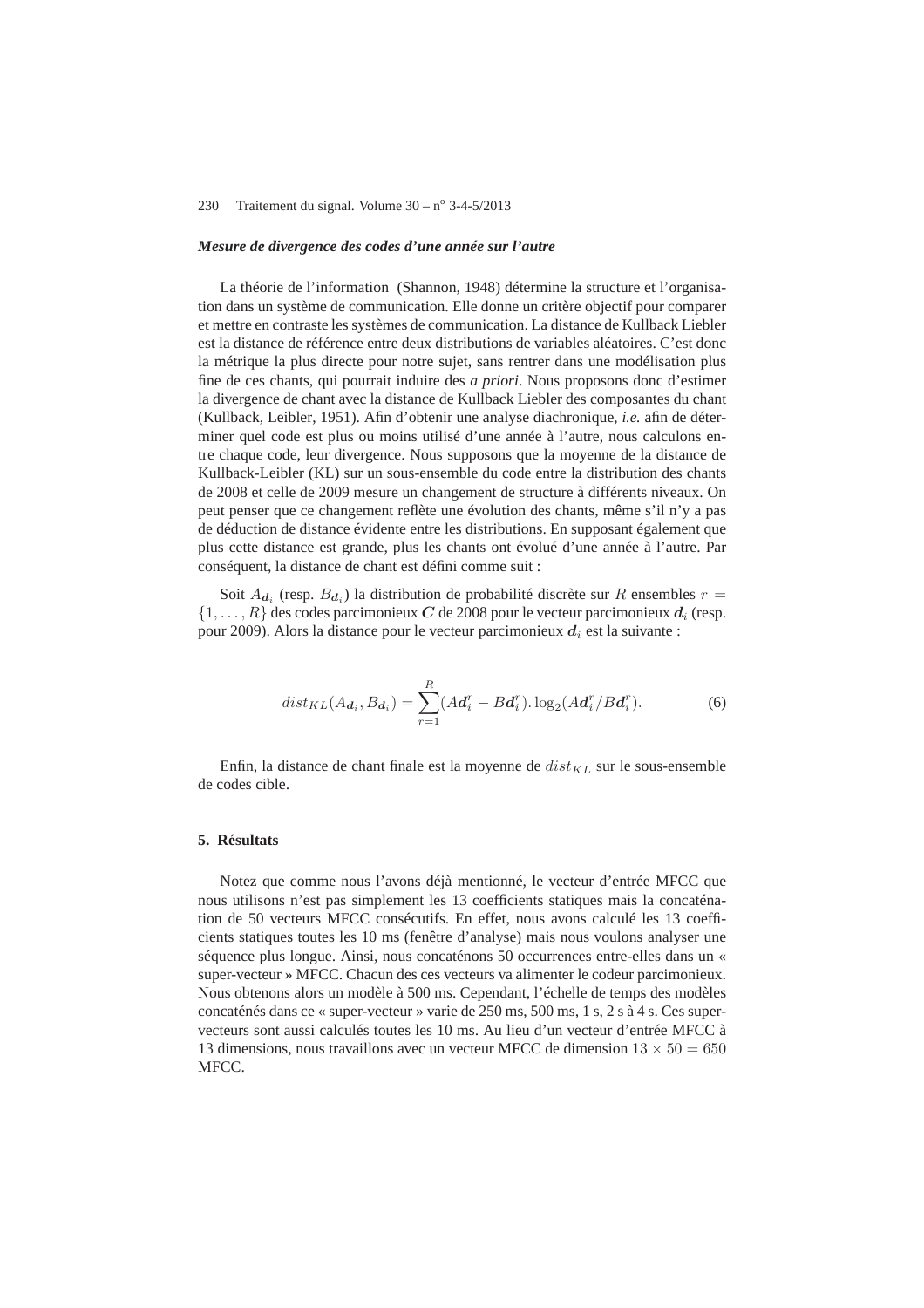#### *5.1. Apprentissage du dictionnaire*

Pour cette étude, nous avons travaillé sur les séries d'enregistrements de 2008 et de 2009. Notre objectif est de travailler avec une représentation plus discriminante que les données des vecteurs complets. Au lieu d'utiliser directement les vecteurs MFCC usuels, nous introduisons un codage parcimonieux. Ainsi, nous avons appris un dictionnaire  $D$  sur des ensembles de 2008 et de 2009 de manière non supervisée.

En fait, un des inconvénients de codage parcimonieux est que la taille du dictionnaire doit être fixée manuellement. Cette taille devrait être supérieure au nombre de classes attendues après le regroupement, le dictionnaire sera ainsi *sur-complet*. Dans cette expérience nous avons appris deux dictionnaires : un avec  $K = 16$  vecteurs et l'autre avec  $K = 32$  vecteurs. Dans ce qui suit, nous appellerons un vecteur de ces dictionnaires le vecteur parcimonieux (sparse vector SV) (figure 4). Ainsi un code parcimonieux est la projection d'un vecteur MFCC d'entrée sur les vecteurs d'un dictionnaire selon la contrainte de régularisation.

Après l'apprentissage du dictionnaire, nous pouvons projeter les vecteurs MFCC de 2008 et de 2009 sur le dictionnaire et calculer les codes parcimonieux associés. Le dictionnaire a été appris sur l'union des ensembles de 2008 et 2009.

A partir de ces paramètres, nous allons calculer et analyser la distribution statistique des codes parcimonieux associés aux unités des chants de baleines. Ensuite, nous allons comparer les changements et l'évolution entre les enregistrements de 2008 à 2009 en utilisant les métriques de la théorie de l'information définies dans la section précédente.

#### *5.2. Extraction des codes de chant*

Dans la figure 4, nous donnons les 32 vecteurs parcimonieux (du plus complexe au moins complexe, leur complexité étant sensiblement différente que celle illustrée dans la figure 5) du dictionnaire appris. Nous voyons clairement que la structure des vecteurs parcimonieux du haut sont plus complexes que les premiers codes en partant du bas. Ces vecteurs correspondent au bruit ambiant, signaux entre 2 vocalises successives du chant analysé (mélange de bruits d'origine naturel, environnemental, de mesure et très rarement d'activités humaines, le trafic maritime dans cette zone est très réduit). Par ailleurs, le code le plus complexe doit être composé d'une autre source. Comme les données sont composées de bruit de mer ou bien de chants plus du bruit de mer, nous concluons que les codes les plus complexes correspondent aux composantes des chants.

La section suivante permet de comparer l'évolution entre 2008 et 2009 de la composition des chants en fonction de ces éléments.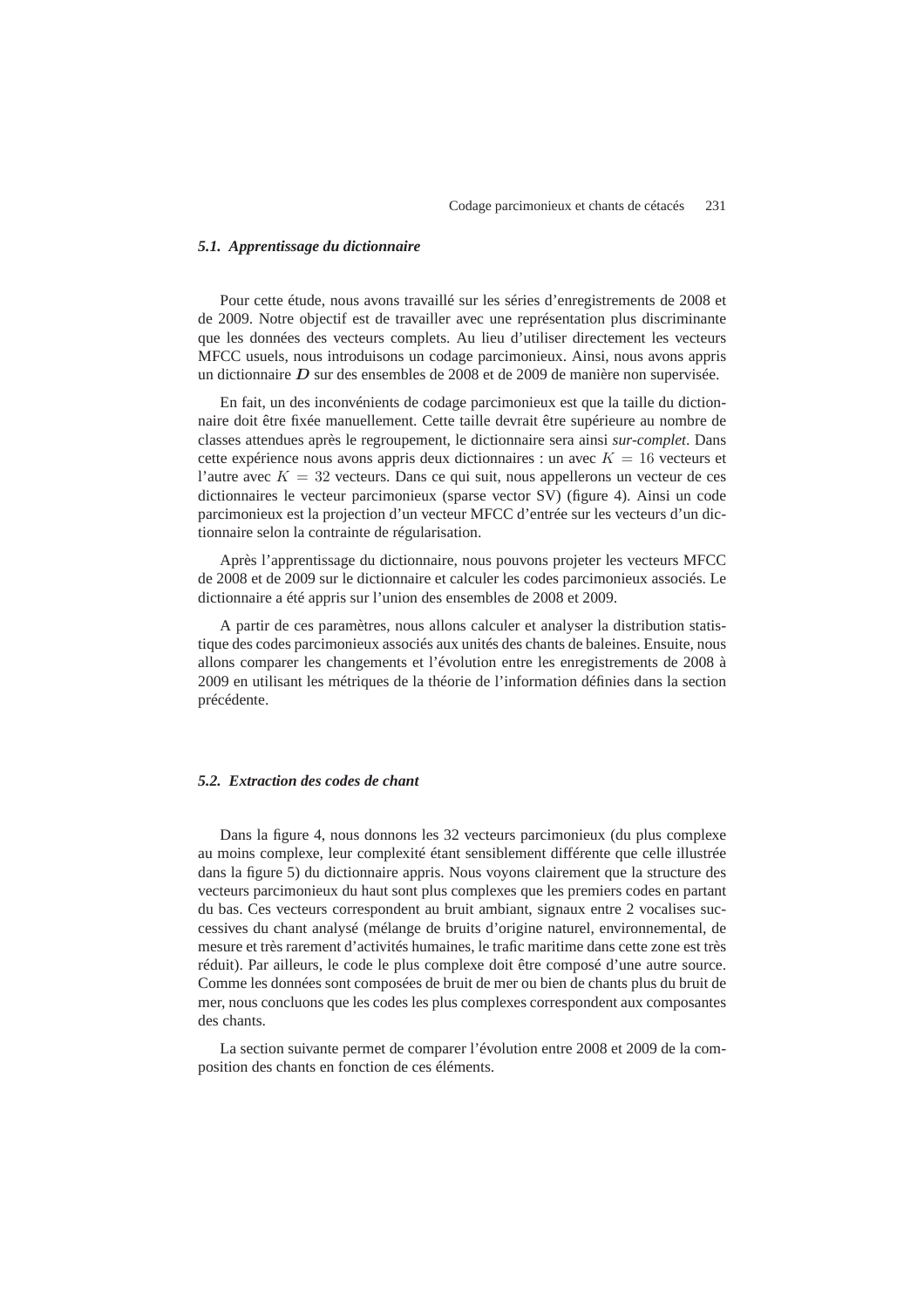

*Figure 4. Dictionnaire de 32 codes, triés par degré de complexité, calculés en utilisant une échelle de temps de 250 ms et appris sur l'union de sous-ensembles de chants de 2008 et de 2009. L'echelle de couleur de la carte est de -1 pour le bleu et 1 pour le rouge (la couleur est visible sur la version en ligne de l'article)*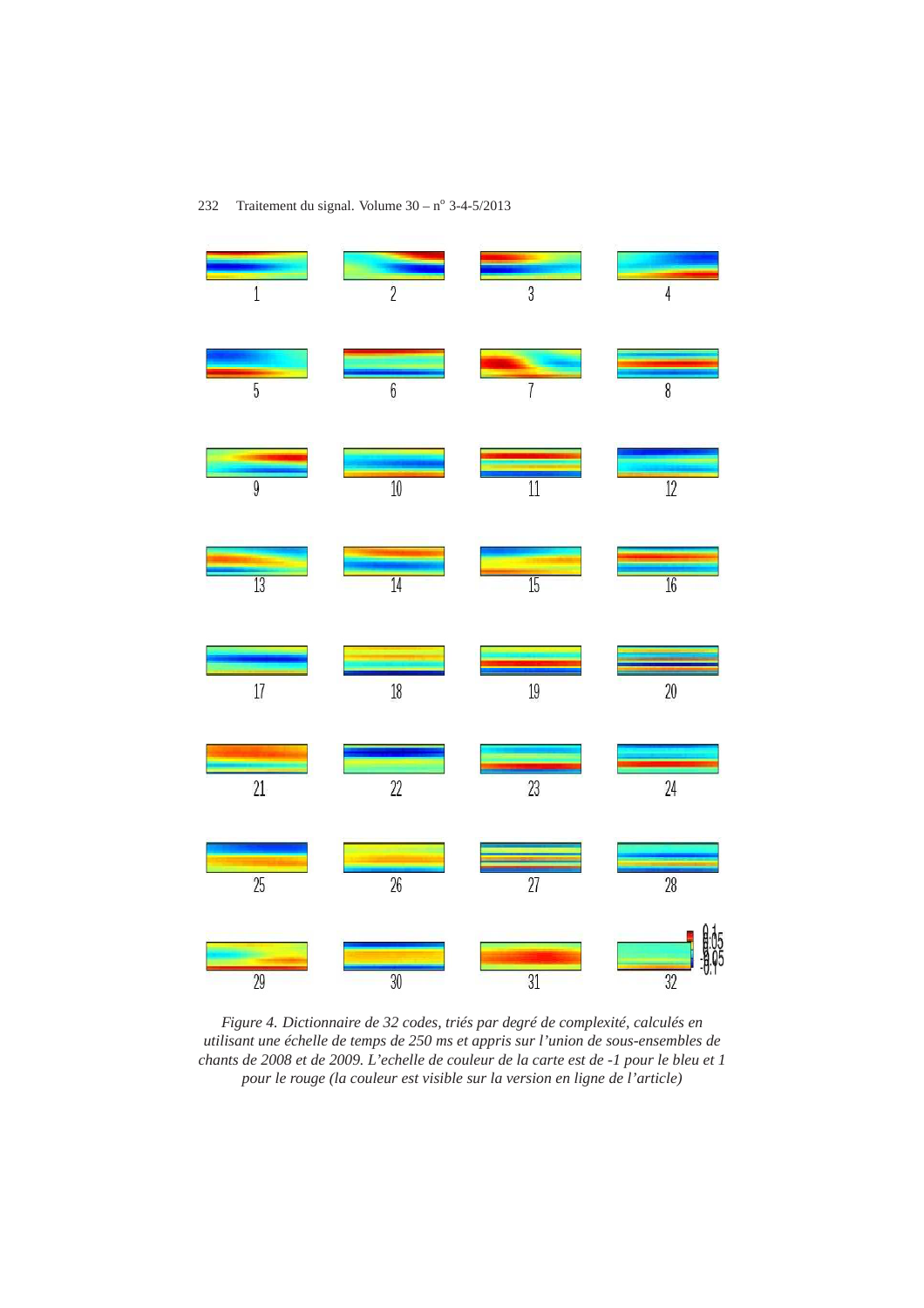

*Figure 5. Valeurs de la complexité des 32 codes (triés) du dictionnaire illustré précédemment (sur une échelle de temps de 250 ms, appris sur des sous-ensembles de chants de 2008 et de 2009. En abscisses, l'index des codes, en ordonnées la complexité en bits. La différence entre les codes les plus complexes et les moins complexes est importante*

## *5.3. L'évolution des codes de chant*

Nous calculons la distance KL entre les codes de 2008 et de 2009. Il en résulte 32 distances. L'histogramme de ces 32 distances est donné dans la figure 6. Il montre clairement que des représentations de courte durée (250 ms) sont plus stables au fil des ans que des représentations plus longues.

Afin de déterminer quel code est en évolution, nous calculons la distance de code entre 2008 et 2009, en moyenne sur les 2 codes plus complexes, par rapport aux 2 codes moins complexes. Cette analyse de divergence (*cf.* figure 7) montre que les ensembles de chants de 2008 et de 2009 contiennent de la même manière les codes les plus simples. Ceux-ci correspondent aux parties sans unités sonores, c'est-à-dire présentant principalement du bruit de mer. Par ailleurs, les codes utilisés les plus complexes, sont semblables à courtes échelle de temps (la distance KL est faible pour les 250 ms), mais diffèrent à plus longue échelle de temps. La plus grande différence est observée pour une échelle de temps de 1s.

Ceci suggère que les codes calculés sur l'échelle de 1 seconde dépendent des années et peuvent être composés de codes calculés sur des échelles de temps plus cour-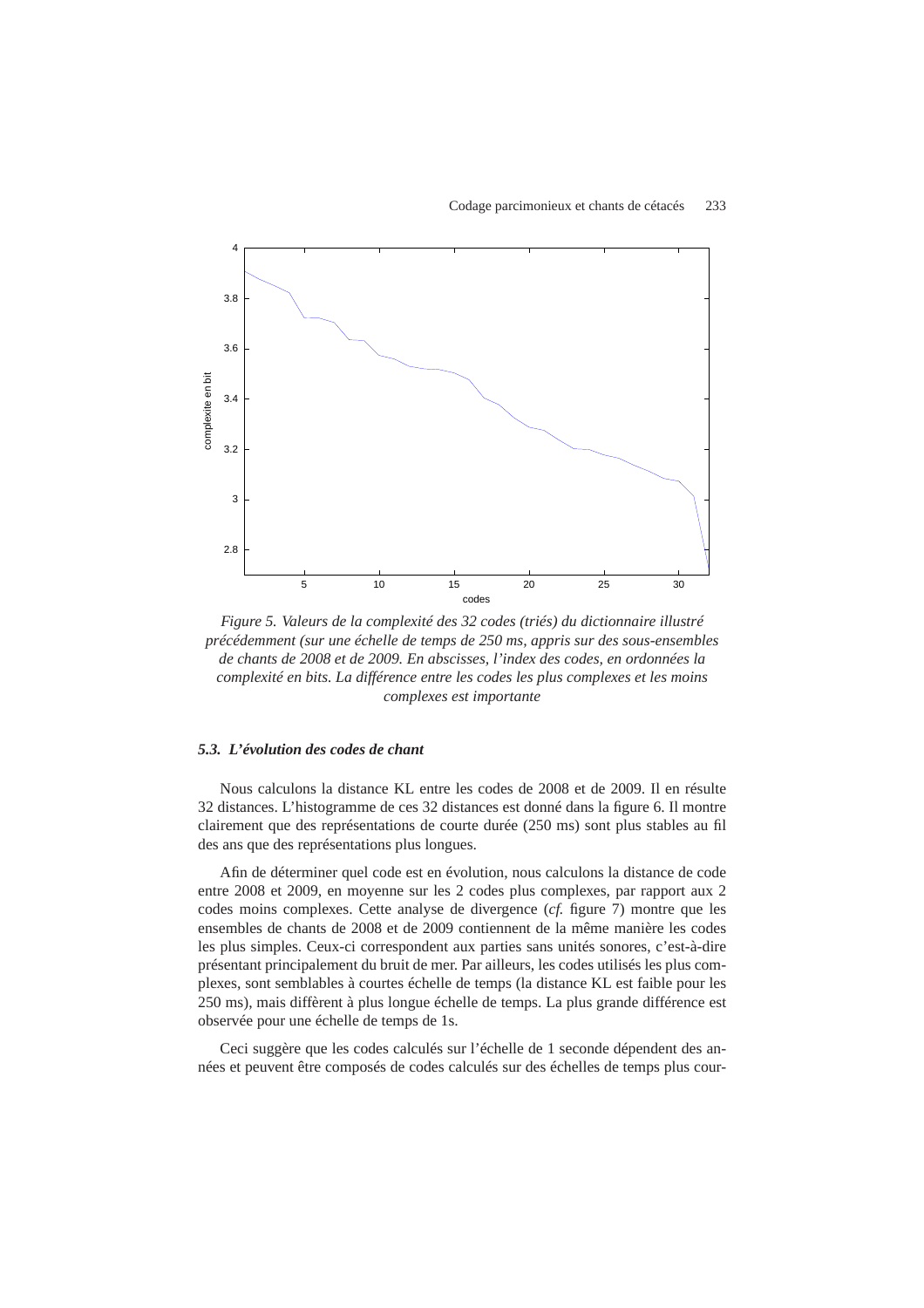

*Figure 6. Histogramme de la distance KL (2008, 2009) calculée sur les 32 vecteurs parcimonieux du dictionnaire. Il démontre que les représentations de courte durée sont plus stables au fil des ans que les plus longues*

tes. Ce résultat est compatible avec le concept de sous-unité (Pace *et al.*, 2010), la sous-unité serait codée à l'échelle de 250 ms, tandis que les unités seraient codées à partir d'une échelle de 1 s. Les échelles de temps les plus longues (2 et 4 secondes) sont moins divergentes, probablement en raison du fait que cette échelle de temps est relative à la structure globale du chant. Les variations sont moins importantes qu'au niveau de l'unité.

Notez que le calcul des distances directement sur les coefficients MFCC bruts, donne comme prévu des distances insignifiantes, toutes semblables, quelle que soit la taille ou l'année des unités. Cet effet est connu sous le nom de « malédiction des grandes dimensions ». En effet, la dimension des vecteurs MFCC est de 650 (13 x 50) et selon (Beyer *et al.*, 1999) tout calcul simple de distance entre n'importe quelle paire de vecteurs dans cet espace multidimensionnel donne une distance similaire.

## **6. Discussion**

Nous avons présenté un algorithme pour créer, à partir d'un dictionnaire non supervisé, un apprentissage d'un proto-lexique du chant des baleines à bosse à des échelles de temps différentes. En effet, dans l'étude précédente, la variation d'échelle de temps induisait des variations de dimension de la représentation dues, par exem-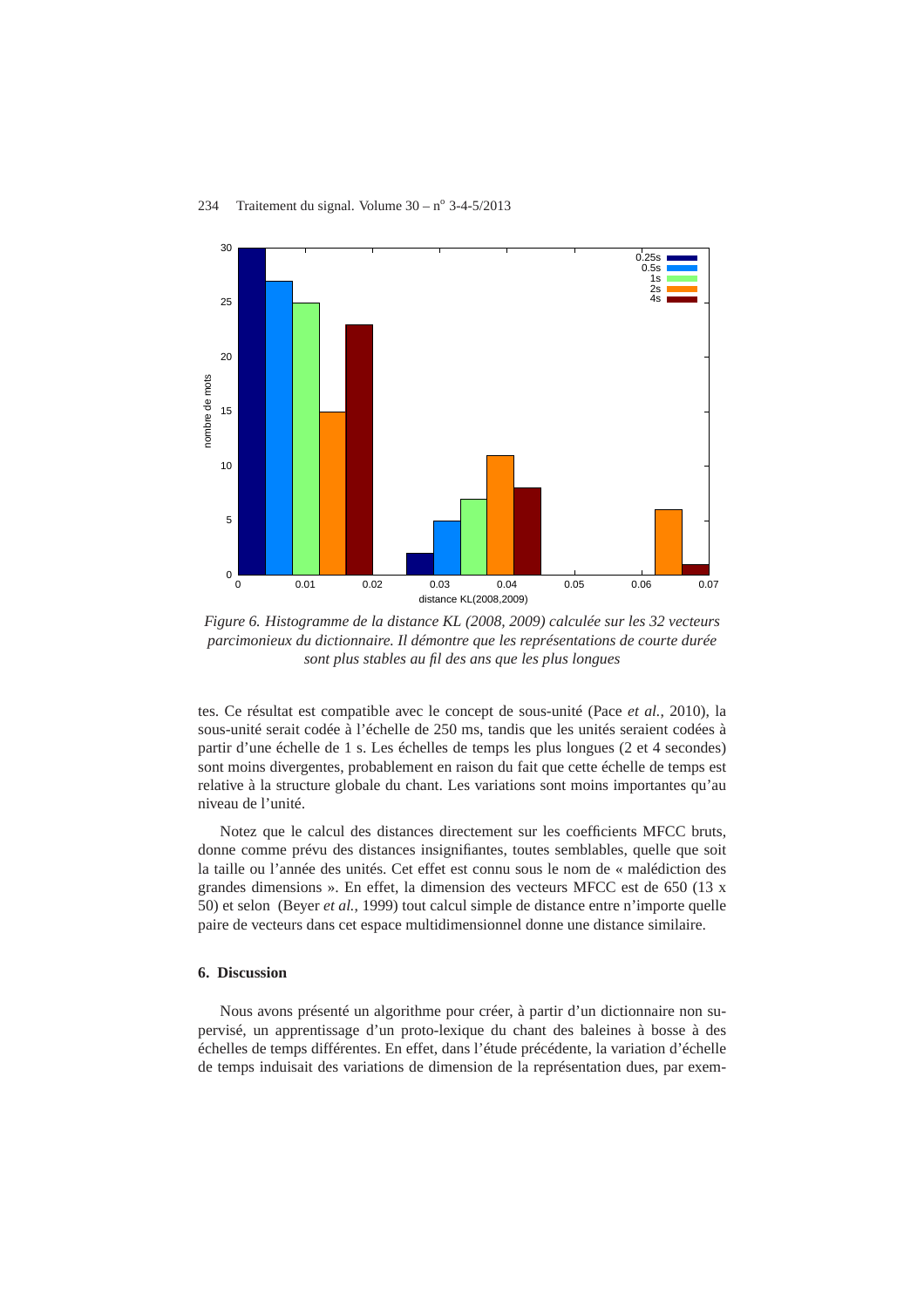#### Codage parcimonieux et chants de cétacés 235



*Figure 7. Distance entre les chants de 2008 et 2009, en moyenne sur les deux codes les plus complexes, contre les deux les plus simples. En abscisse l'échelle de temps du code, de 1/4 à 4 secondes. En ordonnées, la distance. Nous voyons clairement que le code le plus simple est presque toujours à la même distance (faible). Il est fort probable que le codage du bruit de fond soit semblable car les enregistrements sont pris exactement au même endroit chaque année. Au contraire, les codes les plus complexes sont éloignés pour une échelle de temps d'une seconde, ce qui représente certainement l'échelle « culturelle » des chants*

ple, à la concaténation de vecteurs MFCC. De plus, toute analyse par la méthode du plus proche voisin est biaisée sous l'effet de la dimension des espaces de vecteurs sur les métriques. Nous montrons dans cet article que la représentation parcimonieuse est efficace pour décrire des structures de signaux acoustiques complexes.

Pour des échelles de courtes durées, cette méthode peut générer un dictionnaire de sous-unités. Pour des échelles de durée plus longues, elle peut générer un dictionnaire d'unités qui varie d'une année à l'autre. Nous voyons dans la figure 8 que la variation maximale des chants entre 2008 et 2009 est donnée pour un SV de 1 sec. Cette durée peut être considérée comme étant le niveau significatif de « l'unité » des chants si l'on considère que l'ensemble des SV est le support des variations de chants sur plusieurs années. En contrepartie, les « sous-unités » qui sont stables au fil des années, seraient générées à l'échelle de 0,25 sec.

Afin d'analyser la composition des chants et leurs variations à partir des vecteurs résultant du code parcimonieux (également appelé mot), nous avons calculé la pro-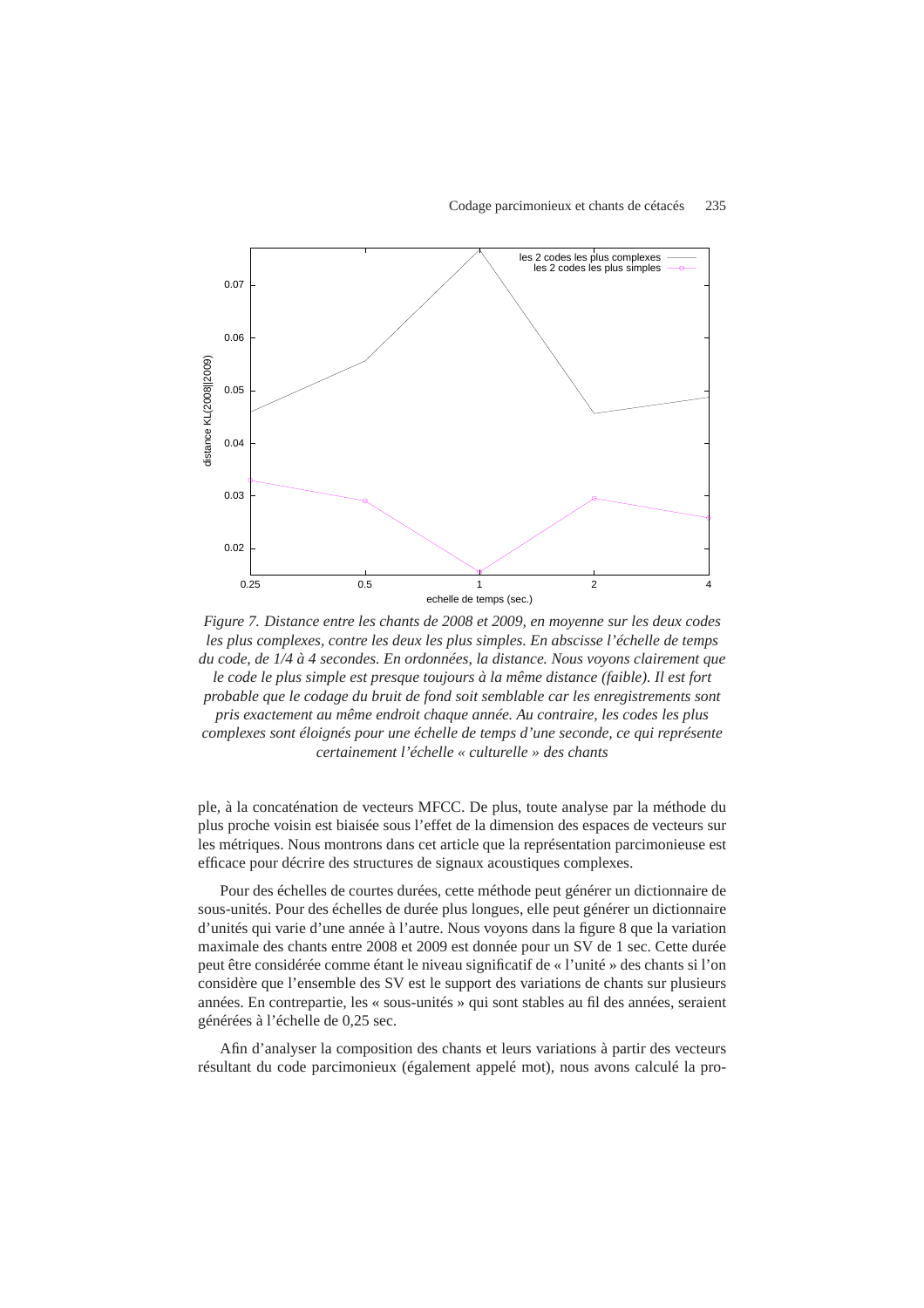babilité d'occurrence de chaque paire consécutive de vecteur parcimonieux. Notez que cette probabilité pour la paire  $(w_1, w_2)$ , notée  $P(w_1, w_2)$ , peut être égale à  $P(w_2, w_1)$ dans le cas d'un système aléatoire. Les résultats montrent qu'au contraire ils diffèrent. De plus, si nous calculons le logarithme du rapport des probabilités des chants de 2008 par rapport à ceux de 2009, nous obtenons alors des variations claires de l'association des sous-unités à travers les années. Ceci est illustré dans la figure 9 pour  $K = 16$  et une échelle de 250 ms.



*Figure 8. Evolution dans le temps pendant 100 ms du coefficient de trois vecteurs parcimonieux pour le dictionnaire de 16 unités, pour une partie de l'enregistrement de chants de l'année 2008. Nous voyons clairement l'activité de la variation du code (« mot »). Par exemple à 60 ms, SV 2 et 3 apparaissent en même temps pour générer une configuration complexe*

Par exemple, nous voyons que la paire (6, 7) est plus fréquente en 2008 alors que la paire (6, 2) est moins fréquente en 2008. Ceci suggère que les associations de code évoluent d'une année à l'autre.

Différents types de codes ont été extraits des vecteurs MFCC. A court terme, des codes peuvent être associés à des sous-unités, stables de 2008 à 2009, et peuvent composer de longues unités, elles-mêmes instables. De longues unités (1 sec) génèrent des variations de chants de baleines d'une année sur l'autre. Ces travaux sont l'illustration d'un changement des variations de chants.

Notre approche n'a besoin d'aucune connaissance sur la source : le codage parcimonieux reconstruit en priorité les événements les plus fréquents. En outre, le code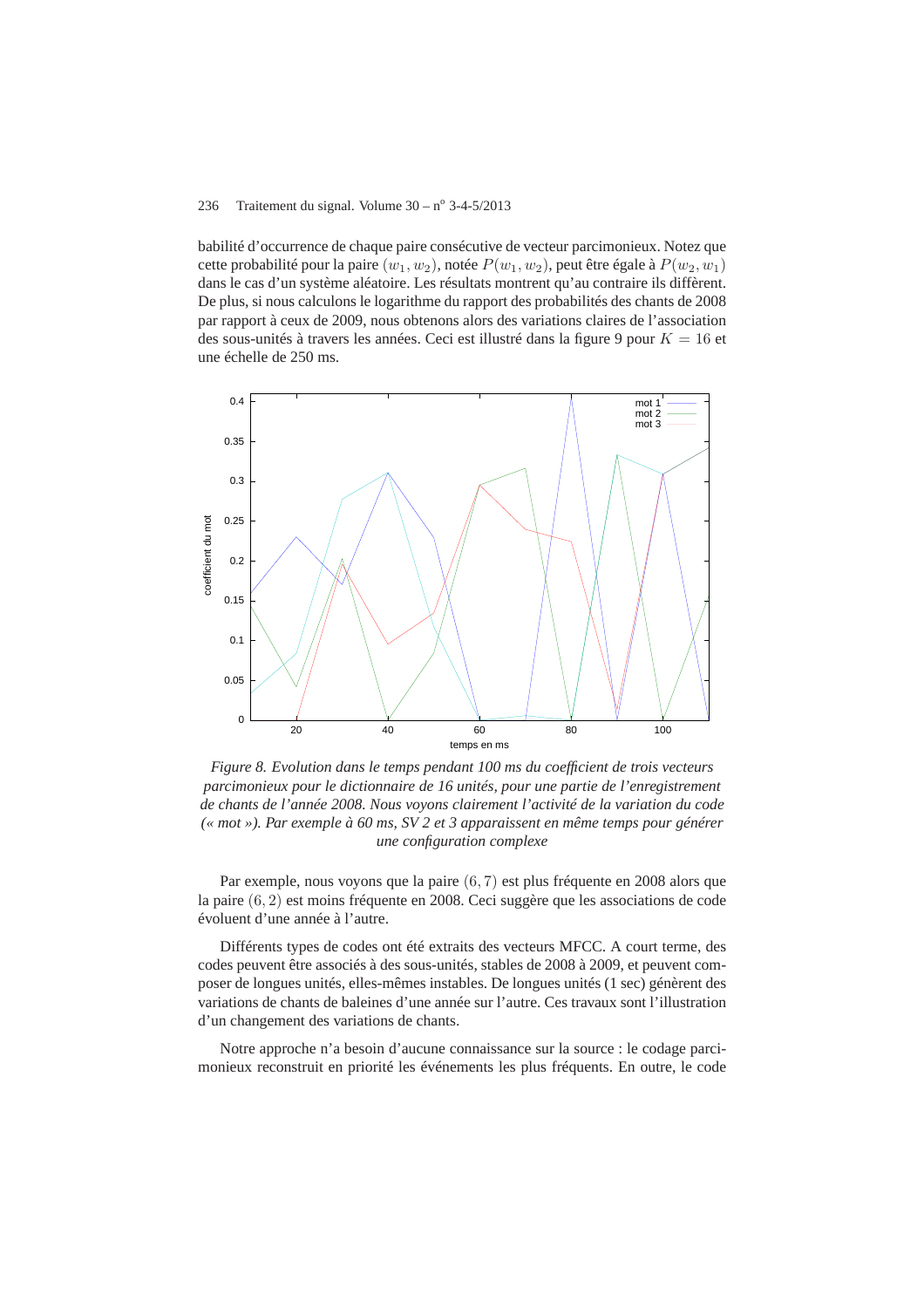

*Figure 9. Log ratio des probabilités de couple de vecteurs parcimonieux des chants de 2008 par rapport aux chants de 2009. Ceci est illustré pour* K = 16*, échelle de temps de 250 ms. Par exemple, nous voyons que la paire (6,7) est plus fréquente en 2008, alors que la paire (6,2) est moins fréquente en 2008*

résultant est parcimonieux : un petit nombre de vecteurs creux est utilisé pour chaque fenêtre temporelle. On peut donc supposer qu'un petit nombre de vecteurs creux construit chaque unité.

# **7. Conclusion**

Cet article montre l'intérêt de la méthode de codage parcimonieux pour la classification des chants de baleines à bosse. D'abord le dictionnaire parcimonieux est dynamique, appris automatiquement à partir des enregistrements et prend en compte dans un nombre limité d'éléments toutes les variations dans les unités sonores/sousunités. Cette approche est optimale pour analyser des signaux avec des caractéristiques communes mais avec une variabilité due à chaque chanteur et au bruit ambiant. En somme :

1. la méthode présentée est non supervisée et présente clairement un avantage pour analyser la variabilité importante (en temps et en fréquence et pour différents chanteurs) des unités sonores,

2. le dictionnaire est construit à partir d'un ensemble de données et le critère utilisé par le codage parcimonieux oblige à limiter le nombre des éléments de ce dictionnaire,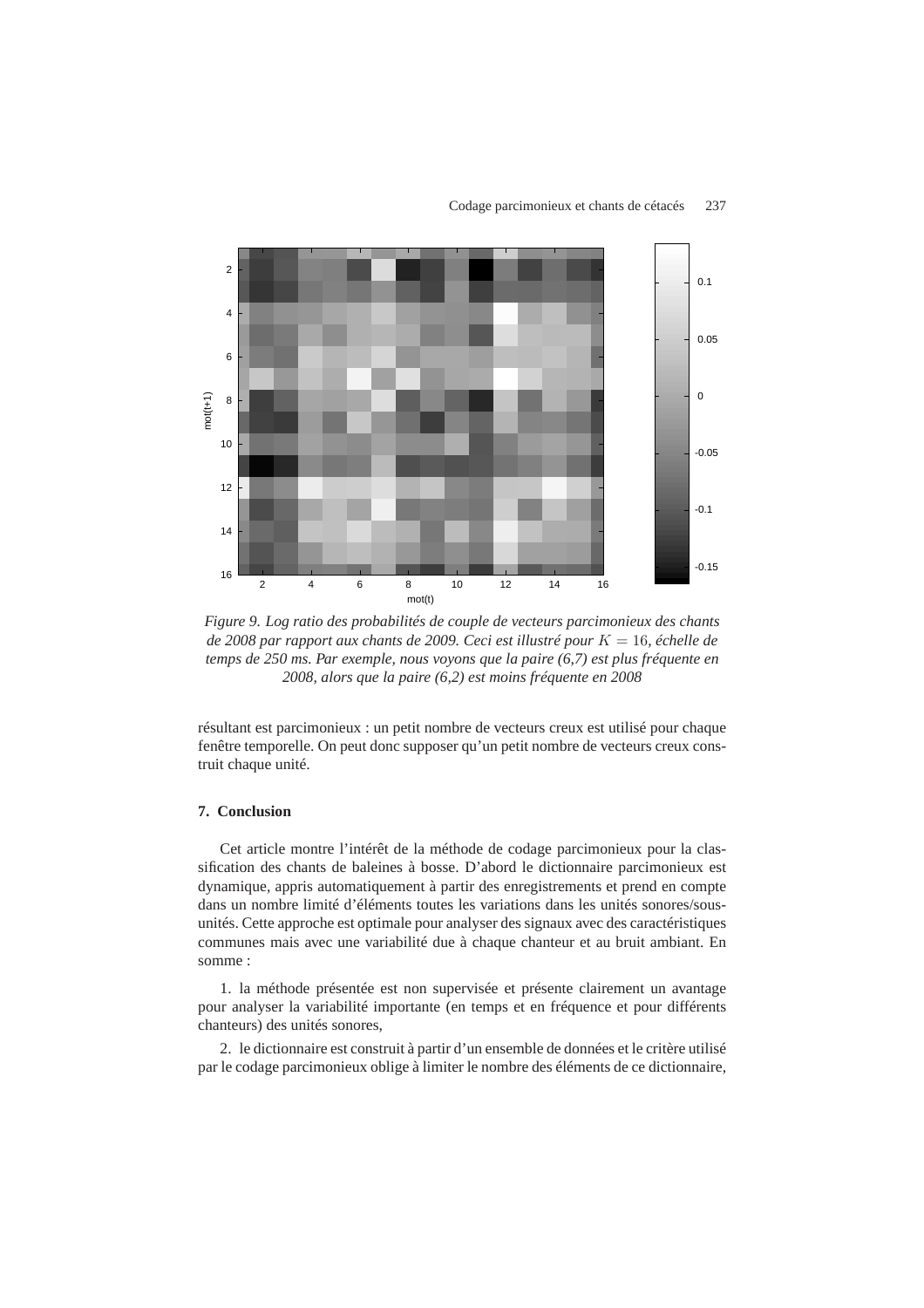3. grâce à l'algorithme LASSO, le codage parcimonieux met l'accent sur les principales caractéristiques des unités sonores et permet d'éliminer les composantes du bruit,

4. cette approche pourrait être appliquée sur les unités et sous-unités,

5. nous démontrons l'évolution du comportement d'une année à l'autre pour les sous-unités et les unités.

Les résultats confirment l'intérêt du codage parcimonieux pour classifier les chants de baleines à bosse.

Si l'importance des chants dans la régulation mâle-femelle est connue depuis de nombreuses années, les recherches s'appuyaient sur des méthodes d'analyse dites non automatiques. La méthodologie présentée ici est entièrement automatique et révèle la complexité de chaque composante du chant, d'années en années.

Notre étude encourage également le concept de sous-unités sonores. Nous montrons en effet que les unités les plus courtes (sous-unités) sont les plus stables, survenant avec une fréquence similaire sur deux années consécutives, tandis que les unités les plus longues sont clairement différentes d'une année à l'autre. Une analyse systématique basée sur la théorie de l'information sera utilisée dans des travaux futurs. Une autre application pourrait se trouver dans la modélisation de l'identité vocale des baleines, conduisant à une identification du chanteur ou à l'analyse de dialecte, *ie.* leurs règles de combinaison qui pourraient dépendre de l'individu ou du groupe qu'elles fréquentent la plupart du temps.

Les travaux à venir consisteront à appliquer cette approche à d'autres ensembles de données provenant d'autres régions et nous aimerions analyser les sons provenant d'autres espèces.

#### *Remerciements*

*Le projet a été supporté en partie par l'Institut Universitaire de France et par le projet SABIOD-MASTODON de la Mission Interdisciplinarité (MI) du CNRS. Les auteurs tiennent à remercier la région PACA, CESIGMA (www.cesigma.com), Cetamada ONG (www.cetamada.org) et l'hôtel Princess Bora.*

# **Bibliographie**

- Abbot T. A., Premus V. E., Abbot P. A., Mayer O. W. (2012). Receiver operating characteristic for a spectrogram correlator-based humpback whale detector-classifier. *J. Acoust. Soc. Am.*, vol. 132, nº 3, p. 1502-1510.
- Adam O., Cazau D., Gandilhon N., Fabre B., Laitman J. T., Reidenberg J. (2013). New acoustic model for humpback whale sound production. *Journal of Applied Acoustics*, vol. 74, n<sup>o</sup> 10, p. 1182–1190.
- Anden J., Mallat S. (2011). Multiscale Scattering for Audio Classification. In *ISMIR* p. 657–662.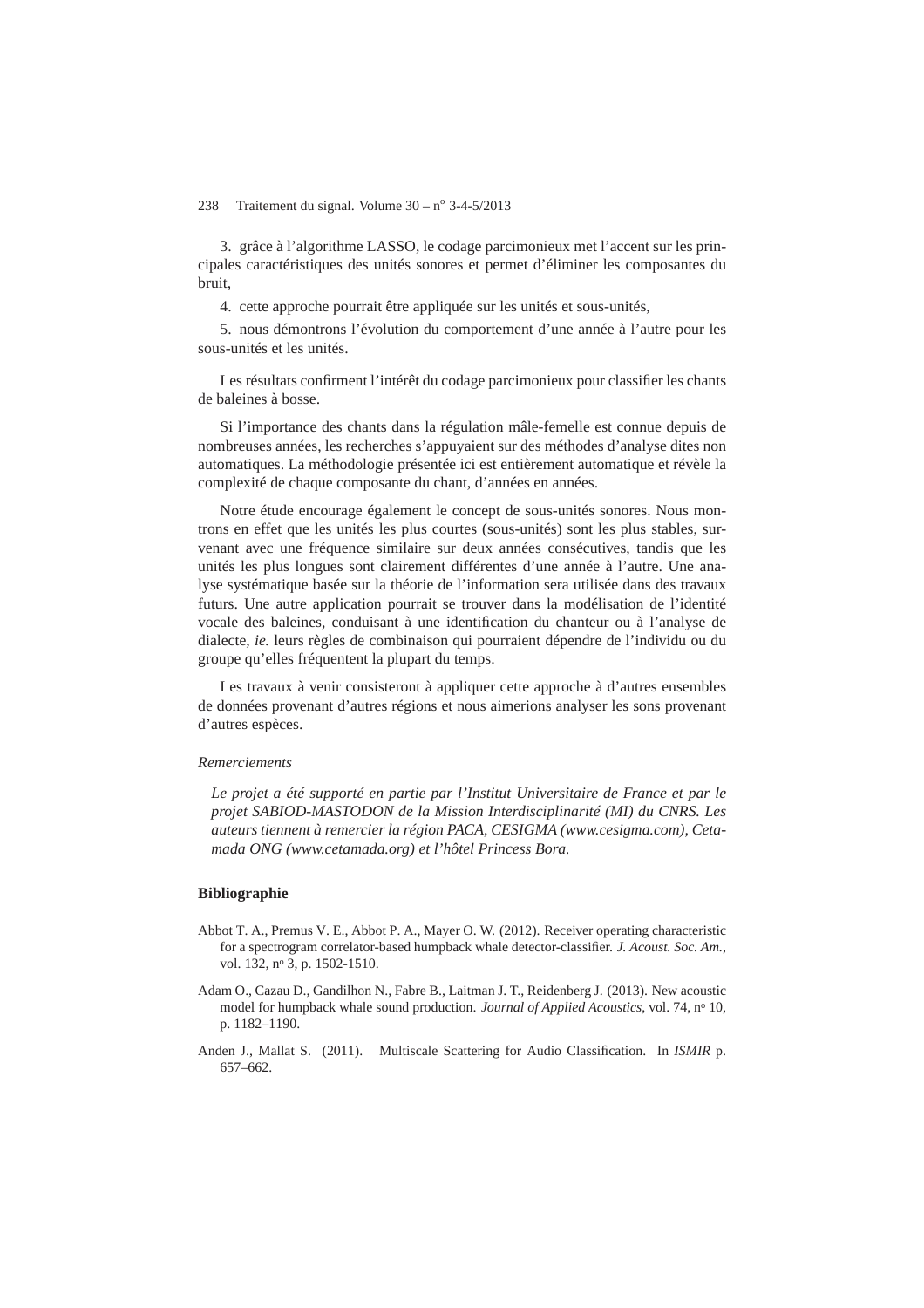- Au W. W. L., Lammers M. O., Stimpert A., Schotten M. (2005). The temporal characteristics of humpback whale songs. *J. Acoust. Soc. Am.*, vol. 118, n<sup>o</sup> 3, p. 1940.
- Baker C., Herman L. (1984). Aggressive behavior between humpback whale (megaptera novaeangliae) wintering in hawaiian waters. *Canadian Journal of Zoology*, vol. 62, p. 1922– 1937.
- Baumgartner M. F., Mussoline S. E. (2011). A generalized baleen wale call detection and classification system. *J. Acoust. Soc. Am.*, vol. 129, p. 2889–2902.
- Beyer K. S., Goldstein J., Ramakrishnan R., Shaft U. (1999). When is "nearest neighbor" meaningful? In *Proc. of the 7th international conference on database theory (icdt)*, p. 217– 235. Springer-Verlag London.
- Cazau D., Adam O., Laitman J. T., Reidenberg J. S. (2013). New understanding the intentional acoustic behavior of humpback whales: a production-based approach. *J. Acoust. Soc. Am.*, vol. 143, nº 3, p. 2268–2273.
- Clapham P. J., Mattila D. K. (1990). Humpback whale songs as indicators of migration routes. *Marine Mammal Science*, vol. 6, nº 2, p. 155-160.
- Clark C. W., Clapham P. J. (2004). Acoustic monitoring on a humpback whale (megaptera novaeangliae) feeding ground shows continual singing into late spring. *Proceedings - Royal Society of London. Biological sciences*, vol. 271, n<sup>o</sup> 1543, p. 1051–1057.
- Darling J., Bérubé M. (2001). Interactions of singing humpback whales with other males. *Marine Mammal Science*, vol. 17, n<sup>o</sup> 3, p. 570–584.
- Davis S., Nermelstein P. (1980). Comparison of parametric representations for monosyllabic word recognition in continuously spoken sentences. *IEEE Trans ASSP*, vol. 28, p. 357–366.
- Flandrin P., Baraniuk R. G., Michel O. (1994). Time-frequency complexity and information. In *Ieee international conference on acoustics, speech, and processing*, vol. 3, p. 329–332.
- Frankel A., Clark C., Herman L., Gabriele C. (1995). Spatial distribution, habitat utilization and social interactions oh humpback whales, megaptera novaeangliae, of hawaii, determined using acoustic and visual techniques. *Canadian Journal of Zoology*, vol. 73, p. 1134–1146.
- Gillepsie D. (2004). Detection and classification of right whale calls using an edge detector operating on a smoothed spectrogram. *Can. Acoust.*, vol. 32, p. 39-47.
- Glotin H., Gauthier L., Pace F., Benard F., Adam O. (2008). New automatic classification for humpback whale songs. In P. university, ONR (Eds.), *Passive 08*, p. 93.
- Glotin H., Sueur J., Artière T., Adam O., Razik J. (2013). Sparse coding for scaled bioacoustics: From Humpback whale songs evolution to forest soundscape analyses. *J. Acoust. Soc. Am.*, vol. 133, nº 5, p. 3311-3311.
- Gravier G. (2010). *Spro: a free speech signal processing toolkit.* (Vers. 5.0. https://gforge.inria.fr/projects/spro)
- Harris J. G., Skowronski M. D. (2006). Automatic speech processing methods for bioacoustics signal analysis: a case study of cross-disciplinary acoustic research. In *Icassp*, vol. 5, p. 793–796.
- Helweg D. A. (1996). Geographic and temporal variation in songs of humpback whales. *J. Acoust. Soc. Am.*, vol. 100, n<sup>o</sup> 4, p. 2609.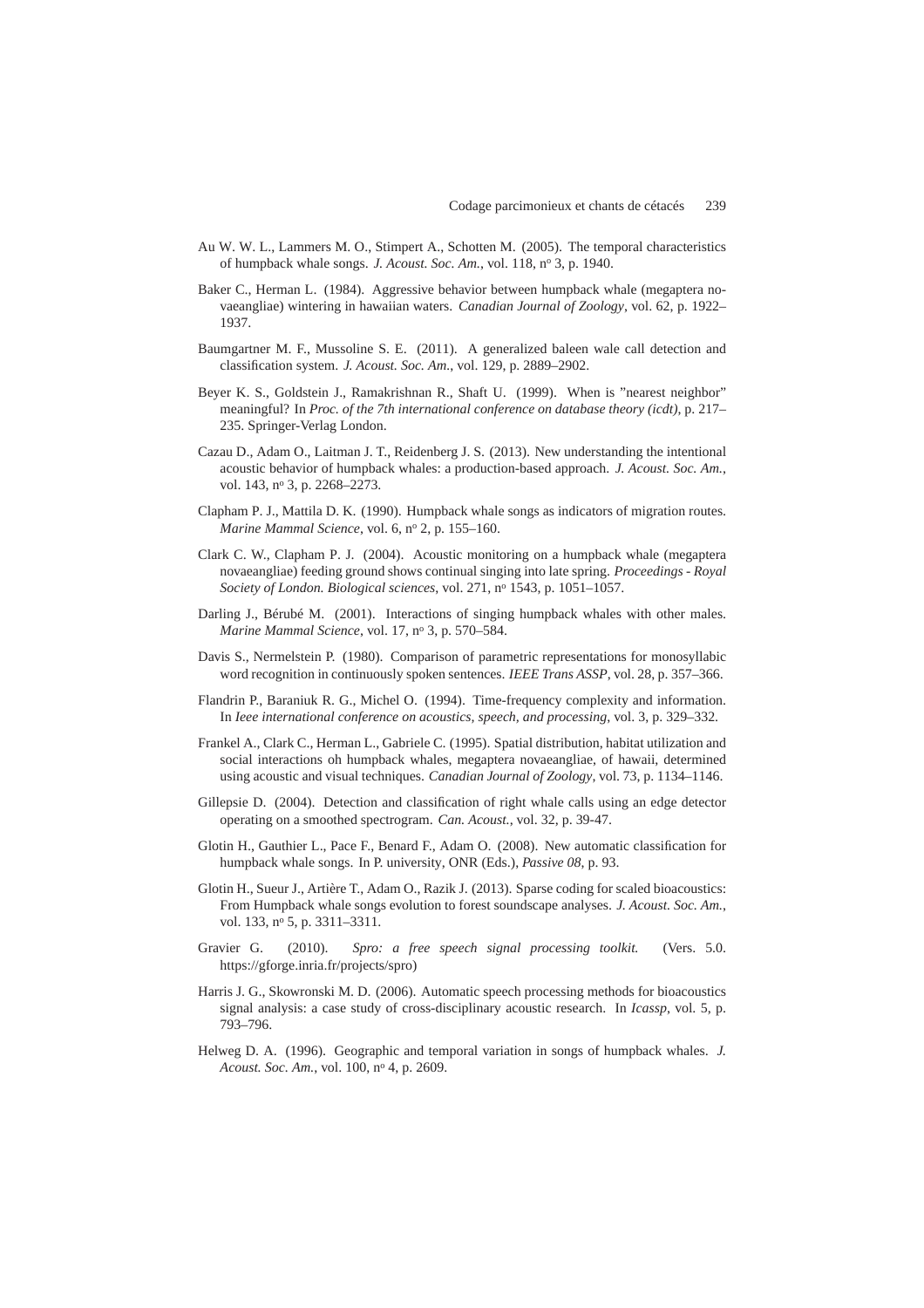- Kullback S., Leibler R. (1951). On information and sufficiency. *Annals of Mathematical Statistics*, vol. 22, nº 1, p. 79–86.
- Madhsudhana S. K., Oleson E. M., Soldevilla M. S., Roch M. A., Hildebrand J. A. (2008). Frequency based algorithm for robust contour extraction of blue whale b and d calls. In *Proc. of the ieee oceans, kobe, japan*, vol. 3, p. 8.
- Mairal J., Bach F., Ponce J., Shapiro G. (2009). Online dictionary learning for sparse coding. *ICML*, p. 689–696.
- Mallawaarachchi A., Onga S. H., Chitre M., Taylor E. (2008). Spectrogram denoising and automated extraction of the fundamental frequency variation of dolphin whistles. *J. Acoust. Soc. Am.*, vol. 124, p. 1159–1970.
- Mazhar S., Ura T., Bahl R. (2008). An analysis of humpback whale songs for individual classification. *J. Acoust. Soc. Am.*, vol. 123, n<sup>o</sup> 5, p. 3774.
- Medrano L., Salinas M., Salas I., Guevara P. L. D., Agayo A., Jacobsen J., Baker C. S. (1994). Sex identification of humpback whales, megaptera novaeangliae, on the wintering grounds of the pacific ocean. *Canadian Journal of Zoology*, vol. 72, p. 1771–1774.
- Mellinger D. K., Clark C. W. (2000). Recognizing transient low-frequency whale sounds by spectrogram correlation. *J. Acoust. Soc. Am.*, vol. 107, p. 3518–3529.
- Mercado III E., Kuh A. (1998). Classification of humpback whale vocalizations using a selforganizing neural network. In *Ieee world congress on computational intelligence*, vol. 2, p. 1584–1589.
- Miksis-Olds J., Buck J., Noad M., Cato D., Stokes M. (2008). Information theory analysis of australian humpback whale song. *J. Acoust. Soc. Am.*, vol. 124, p. 2385–2393.
- Noad M., Cato D., Bryden M., Jenner M., Jenner K. (2000). Cultural revolution in whale songs. *Nature, London*, vol. 408, p. 537.
- Oswald J. N., Rankin S., Barlow J., Lammers M. O. (2007). A tool for real-time acoustic species identification of delphinid whistles. *J. Acoust. Soc. Am.*, vol. 122, p. 587–595.
- Pace F., White P., Adam O. (2009). Characterisation of sound subunits for humpback whale song analysis. In *4th international workshop on detection and localization of marine mammals using passive acoustics*, p. 56.
- Pace F., Benard F., Glotin H., Adam O., White P. (2010, november). Subunit definition and analysis for humpback whale classification. *Journal of Applied Acoustics*, vol. 71.
- Pace F., White P. R., Adam O. (2011). Classification of humpback whale (megaptera novaeangliae) calls using hidden markov models. In *5th international workshop on detection, classification, localization, and density estimation of marine mammals using passive acoustics*, p. 29.
- Payne R. S., McVay S. (1971). Songs of humpback whales. *Science*, vol. 173, nº 3997, p. 585– 597.
- Picot G., Adam O., Bergounioux M., Glotin H., Mayer F. (2008). Automatic prosodic clustering of humpback whales song. In I. explorer (Ed.), *Passive 08*, p. 6.
- Rabiner L., Huang B. H. (1993). *Fundamentals of speech recognition*. Englewood Cliffs, NJ, Prentice Hall.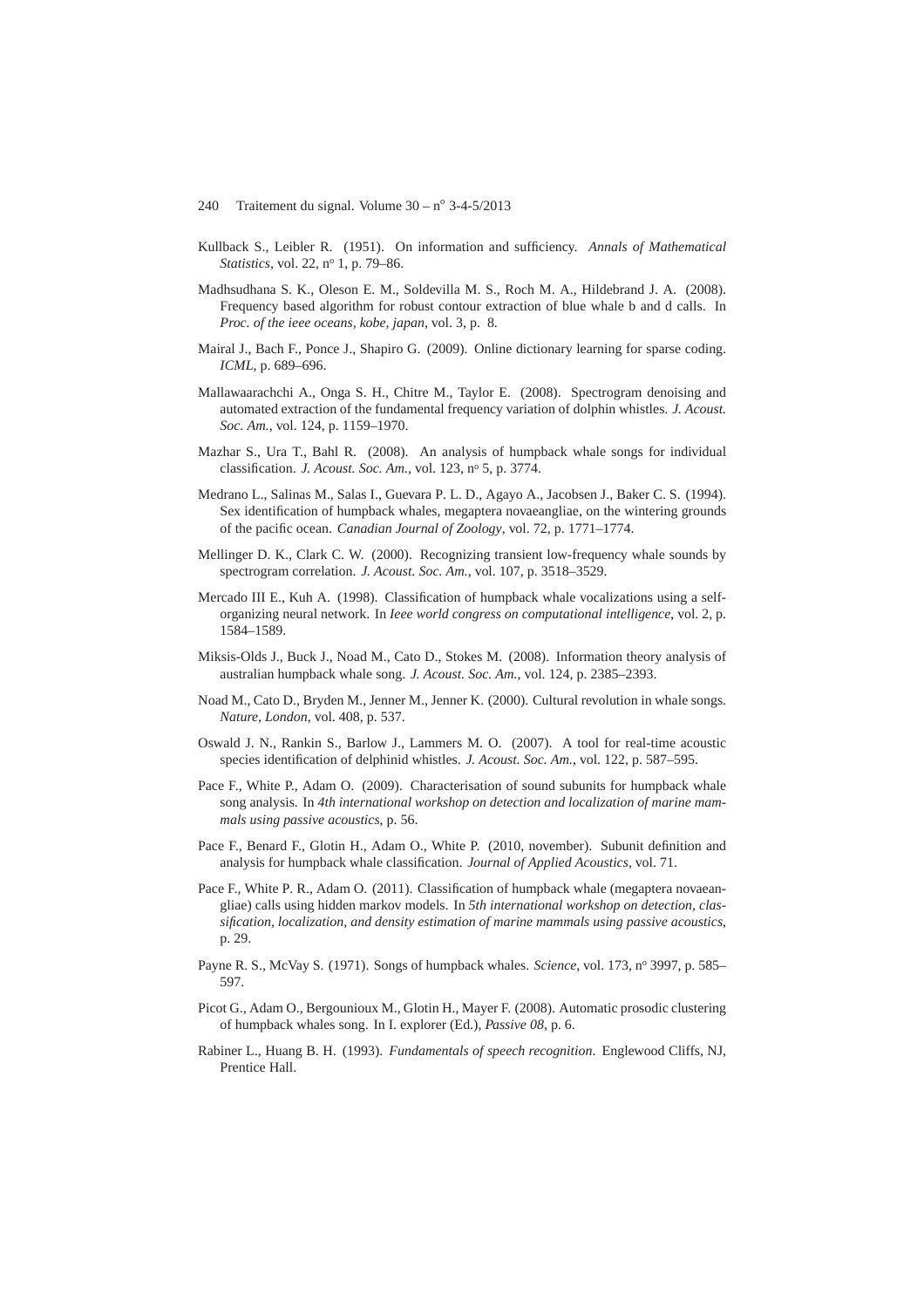- Reidenberg J. S., Laitman J. T. (2007). Discovery of a low frequency sound source in mysticeti (baleen whales): Anatomical establishment of a vocal fold homolog. *Anat. Rec.*, vol. 290, p. 745–759.
- Rickwood P., Taylor A. (2008). Methods for automatically analyzing humpback song units. *J. Acoust. Soc. Am.*, vol. 123, n<sup>o</sup> 3, p. 1763–1772.
- Shannon C. (1948). A mathematical theory of communication. *Bell System Technical Journal*, vol. 27, p. 379–423,623–656.
- Shapiro A. D., Wang C. (2009). A versatile pitch tracking algorithm: from human speech to killer whale vocalizations. *J. Acoust. Soc. Am.*, vol. 126, p. 451–459.
- Suzuki P., Buck J. R., Tyack P. L. (2006). Information entropy of humpback whale songs. *J. Acoust. Soc. Am.*, vol. 119, n<sup>o</sup> 3, p. 1849–1866.
- Tyack P. (1981). Interactions between singing hawaiian humpback whales and conspecifics nearby. *Behavioral Ecology and Sociobiology*, vol. 8, nº 2, p. 105–116.
- Urazghildiiev I. R., Clark C. W. (2006). Acoustic detection of north atlantic right whale contact calls using the generalized likelihood ratio test. *J. Acoust. Soc. Am.*, vol. 120, p. 1956–1963.
- Winn H., Winn L. (1978). The song of the humpback whale megaptera novaeangliae in the west indies. *Mar. Biol.*, vol. 47, p. 97–114.

**Yann Doh** *est doctorant depuis 2011 à l'université de Toulon dans l'équipe Dynamiques de l'Information au LSIS-CNRS. Ses travaux portent sur la conception de dispositifs acoustiques passifs pour l'étude des cétacés et l'analyse des signaux bio-acoustiques. Il est titulaire d'un master de recherche Mécanique, Physique et ingénierie spécialité acoustique délivré par les Universités d'Aix-Marseille et l'Ecole Centrale de Marseille.*

**Joseph Razik** *est Maître de Conférences à l'Université de Toulon et fait partie de l'équipe DYNI du laboratoire LSIS depuis septembre 2009. Ses thèmes de recherche comprennent la reconaissance automatique de la parole et du locuteur, la classification, l'apprentissage automatique et le codage parcimonieux pour la modélisation statistique de signaux acoustiques.*

**Sébastien Paris** *est Diplomé d'un DEA « Propagation, Télédection and Télécommunication » à l'Université de Nice Sophia-Antipolis en 1996, Docteur es sciences spécialisé en « traitement statistique pour systèmes SONAR » de l'université de Toulon en 2000. Il effectue un Post-doctorat à l'INRIA Bretagne Atlantique entre mai 2011 et août 2012 sur la planification de véhicules sous-marins. Il rejoint la société « Sopragoup » dans le département calcul scientifique. Depuis 2005, il est à l'Université d'Aix-Marseille en qualité de Maître de Conférences. Ses thématiques de recherche sont le traitement du signal et des images, la vision et l'apprentissage statistique.*

**Olivier Adam** *est docteur en traitement du signal, il travaille en bioacoustique depuis 2002. A partir des sons émis par les cétacés, il s'intéresse à leur détection et à leur localisation à partir d'un hydrophone ou d'un réseau d'hydrophones. Actuellement, son activité porte sur le dénombrement d'individus à partir de la densité sonore et plus récemment, il a initié une étude sur la production sonore chez les mysticètes. Il*